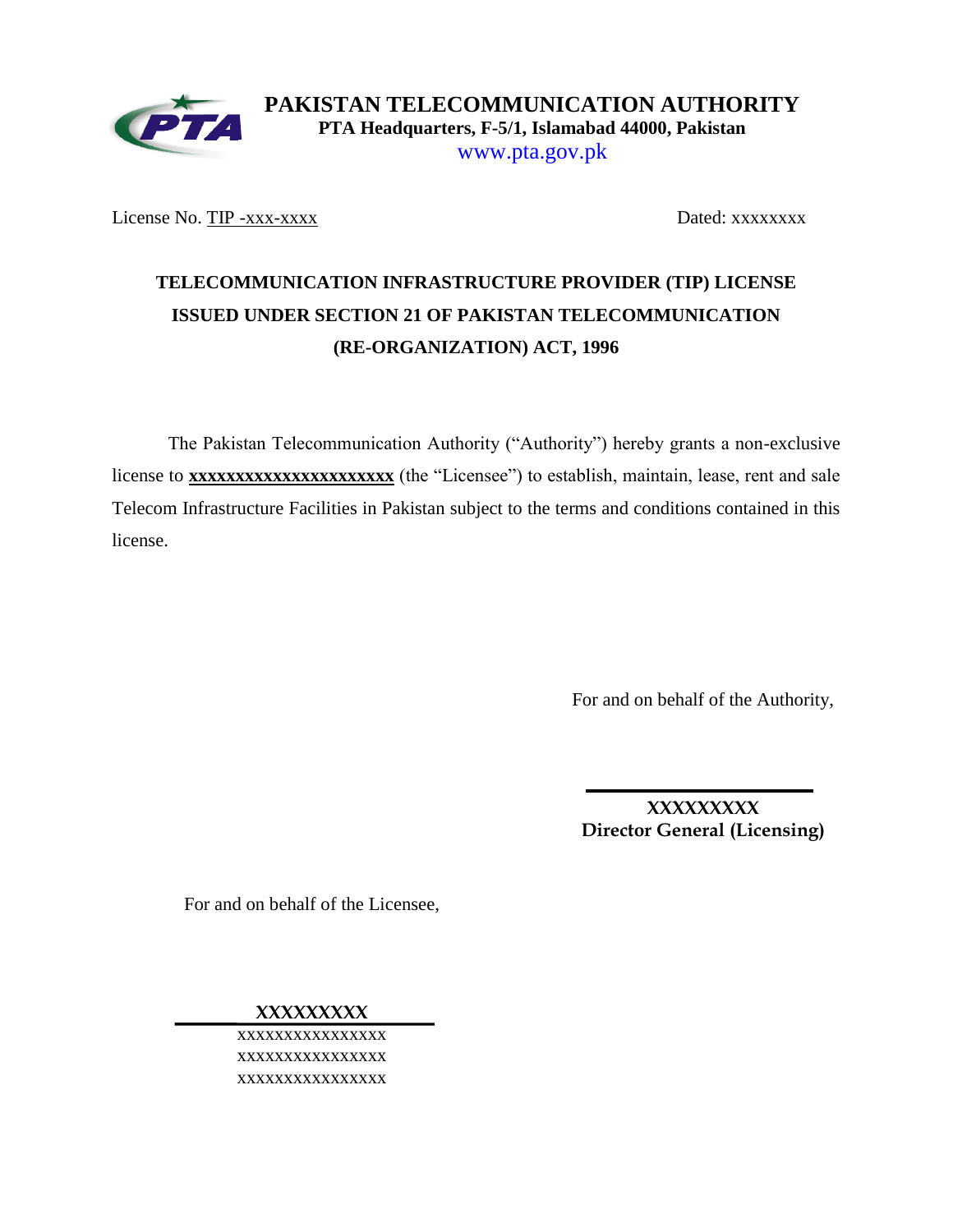|  |  | <b>TABLE OF CONTENTS</b> |
|--|--|--------------------------|
|--|--|--------------------------|

| <b>ARTICLE -I</b>                                     | 1                       |
|-------------------------------------------------------|-------------------------|
| <b>GRANT OF LICENSE</b>                               | 1                       |
| <b>SCOPE OF THE LICENSE</b>                           | $\mathbf{1}$            |
| <b>1.1 SCOPE OF THE LICENSE</b>                       | $\mathbf{1}$            |
| <b>1.2 EFFECTIVE DATE AND TERM OF THE LICENSE</b>     | $\mathbf{1}$            |
| <b>ARTICLE-II</b>                                     | 3                       |
| <b>RIGHTS OF THE LICENSEE</b>                         | $\mathbf{3}$            |
| <b>2.1 INTERNATIONAL INFRASTRUCTURE FACILITIES</b>    | $\mathbf{3}$            |
| 2.2 SHARING OF CERTAIN FACILITIES ESTABLISHED BY SMP  | $\overline{\mathbf{3}}$ |
| <b>ARTICLE-III</b>                                    | 4                       |
| <b>OBLIGATIONS OF THE LICENSEE</b>                    | 4                       |
| <b>3.1 COMPLIANCE WITH LAW</b>                        | 4                       |
| <b>3.2 ESTABLISHMENT OF INFRASTRUCTURE</b>            | $\overline{\mathbf{4}}$ |
| <b>3.3 ALTERATION OF INFRASTRUCTURE</b>               | $\overline{\mathbf{4}}$ |
| <b>ARTICLE-IV</b>                                     | 5                       |
| <b>FEES</b>                                           | 5                       |
| <b>4.1 PAYMENT OF FEES</b>                            | $\sqrt{5}$              |
| <b>4.2 GENERAL CONDITIONS CONCERNING FEES</b>         | 5                       |
| <b>4.3 RESEARCH AND DEVELOPMENT FUND CONTRIBUTION</b> | 5                       |
| <b>4.4 UNIVERSAL SERVICE FUND CONTRIBUTION</b>        | 6                       |
| <b>ARTICLE-V</b>                                      | 7                       |
| <b>RADIO FREQUENCY SPECTRUM</b>                       | 7                       |
| 5.1 RADIO FREQUENCY SPECTRUM ALLOCATION               | 7                       |
| <b>ARTICLE-VI</b>                                     | 8                       |
| <b>GENERAL CONDITIONS</b>                             | 8                       |
| <b>6.1 OPERATION OF INFRASTRUCTURE FACILITY</b>       | ${\bf 8}$               |
| <b>6.2 DISCONTINUATION OF FACILITIES</b>              | $\boldsymbol{9}$        |
| <b>6.3 MONITORING / INSPECTION</b>                    | $\boldsymbol{9}$        |
| <b>6.4 INFORMATION</b>                                | $\boldsymbol{9}$        |
| <b>6.5 QUALITY OF INFRASTRUCTURE</b>                  | 10                      |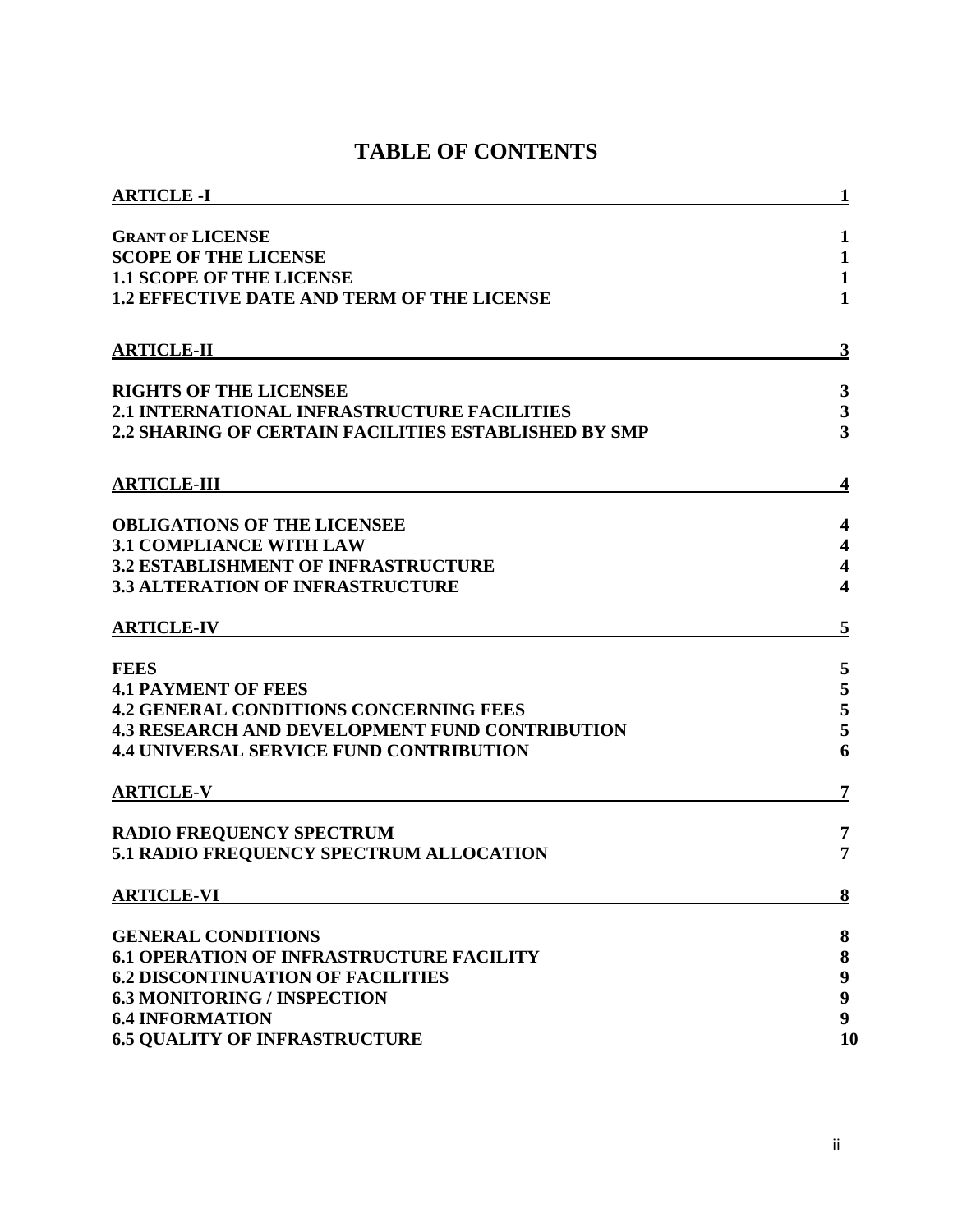| <b>6.6 NATIONAL SECURITY</b>                                              | 10       |
|---------------------------------------------------------------------------|----------|
| <b>6.7 NETWORK STANDARDS</b>                                              | 10       |
| <b>6.8 STANDARD TYPE APPROVAL OF TERMINAL EQUIPMENT</b>                   | 11       |
| <b>6.9 COMMENCEMENT CERTIFICATE</b>                                       | 11       |
| <b>6.10 INTERNATIONAL CONNECTIVITY</b>                                    | 12       |
| <b>ARTICLE-VII</b>                                                        | 13       |
| <b>RELATIONS WITH OTHER LICENSEES</b>                                     | 13       |
| <b>7.1 STANDARD FACILITY PROVISION AGREEMENT</b>                          | 13       |
| <b>7.2 CONTENTS OF THE STANDARD FACILITY PROVISION AGREEMENT</b>          | 13       |
| <b>7.3 COMPLAINT SYSTEM</b>                                               | 13       |
| <b>7.4 CODE OF COMMERCIAL PRACTICE</b>                                    | 14       |
| <b>7.5 PRIVACY OF COMMUNICATIONS</b>                                      | 14       |
| <b>7.6 USE OF ENCRYPTION DEVICES</b>                                      | 14       |
| 7.7 INTERCONNECTION                                                       | 14       |
| <b>ARTICLE-VIII</b>                                                       | 15       |
| <b>TARIFFS</b>                                                            | 15       |
| <b>8.1 NO REGULATION OF PRICES</b>                                        | 15       |
| <b>8.2 PRICE REGULATION OF INFRASTRUCTURE FACILITY PROVIDERS WITH SMP</b> | 15       |
| 8.3 PUBLICATION OF TARIFFS, NOTIFICATIONS AND DISPLAY OF INFORMATION      | 15       |
| <b>ARTICLE-IX</b>                                                         | 16       |
|                                                                           |          |
| <b>TERMINATION AND AMENDMENT</b><br>9.1 TERMINATION OF THE LICENSE        | 16<br>16 |
| 9.2 AMENDMENT                                                             | 16       |
|                                                                           |          |
| <b>ARTICLE-X</b>                                                          | 17       |
| <b>GENERAL</b>                                                            | 17       |
| <b>10.1 NO LIABILITY BY THE AUTHORITY</b>                                 | 17       |
| <b>10.2 FORCE MAJEURE</b>                                                 | 17       |
| <b>10.3 COMMUNICATION WITH THE LICENSEE</b>                               | 17       |
| <b>10.4 ASSIGNMENT OF RIGHTS</b>                                          | 17       |
| <b>ARTICLE-XI</b>                                                         | 18       |
| <b>DEFINITIONS</b>                                                        | 18       |
| <b>APPENDIX-I</b>                                                         |          |
|                                                                           | 20       |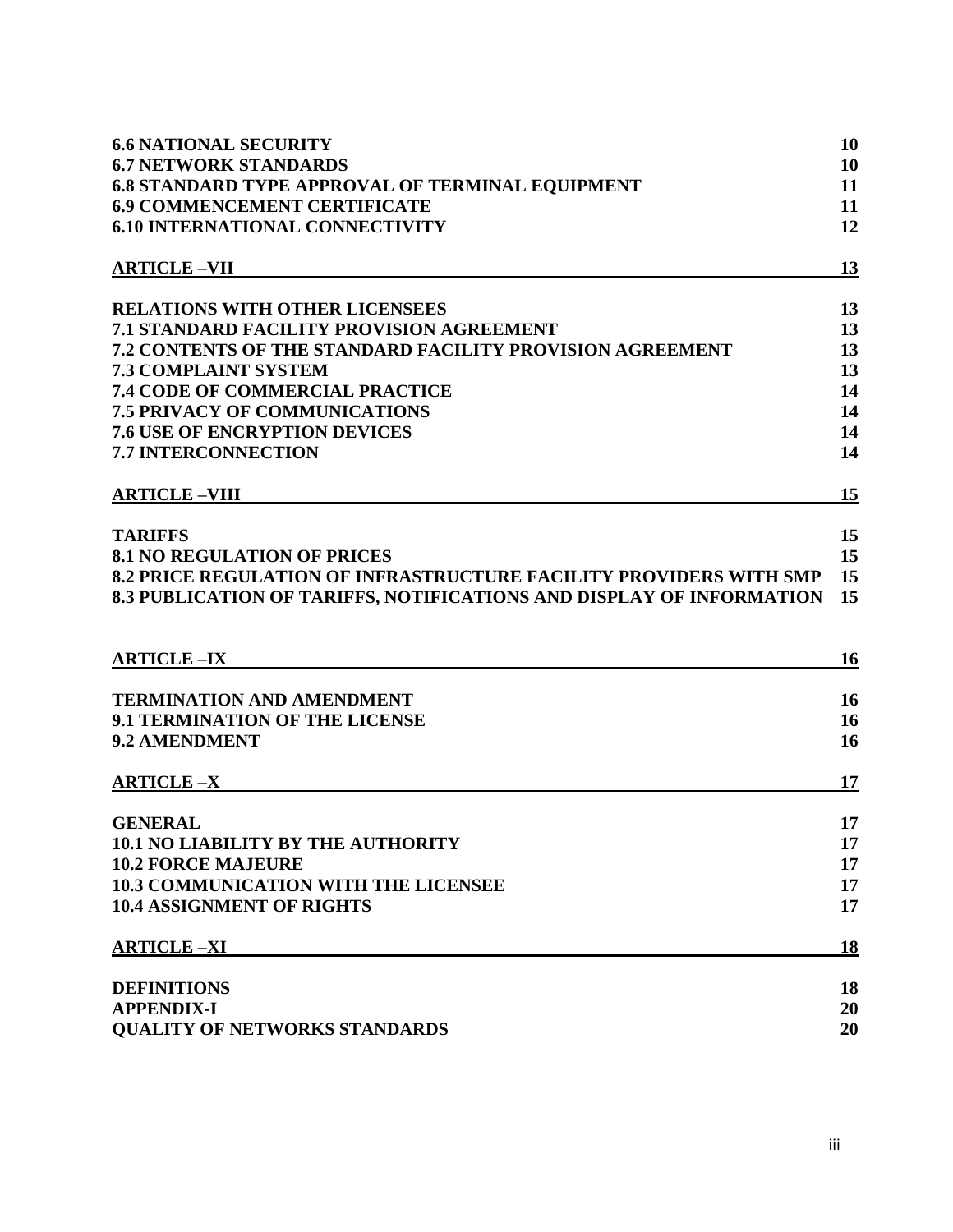### **ARTICLE – I**

#### **GRANT OF LICENSE**

### **1.1 SCOPE OF THE LICENSE**

**1.1.1** This License authorizes the licensee to establish and maintain the following Telecom Infrastructure Facilities in Pakistan to lease, rent out or sell end to end links to Telecom Operators licensed by Authority on mutually agreed terms strictly keeping in view their license conditions:

- (a) Earth stations & Satellite Hub;
- (b) Optic fiber cables;
- (c) Radio communications links;
- (d) Submarine cable landing station within fifteen miles of costal area of Pakistan subject to approval by the Authority & clearance of Ministry of Defence and Ministry of Interior;
- (e) Towers, poles, ducts and pits used in conjunction with other infrastructure facilities; and
- (f) Such other Telecommunication infrastructure as the Authority may, by Regulation, require.
- **1.1.2** The licensee shall not provide any telecommunication/ broadcasting service.

#### **1.2 EFFECTIVE DATE AND TERM OF THE LICENSE**

**1.2.1** This License shall come into force on the Effective Date and shall be valid for a term of 20 (twenty) years.

**1.2.2** If the Licensee wishes to renew the License at the expiration of the initial term, it shall submit to the Authority a written request to renew the License at least 30 months prior to the expiration of the initial term.

**1.2.3** Within 3 months after the receipt of the Licensee's notice pursuant to section 1.2.2, the Authority shall either;

- (a) Renew the License on such terms and conditions as are consistent with the policy of the Federal Government at that time, to come into effect at the conclusion of the initial term, or
- (b) Give written notice to the Licensee stating that the Authority may not renew the License and provide reasons thereof, which may include the Licensee's repeated, grave or continuing violations of the terms and conditions of this License, the Act, Rules or Regulations during the initial term of the License.

The Licensee shall be given 60 days to make written representations in response to the Authority's written notice. Within 30 days after the conclusion of such 60 day period, the Authority shall hold a hearing at which the Licensee may make representations in response of the Authority's written notice. The Licensee may, as part of its representations, indicate the further license conditions it is prepared to accept to reduce the likelihood of continued or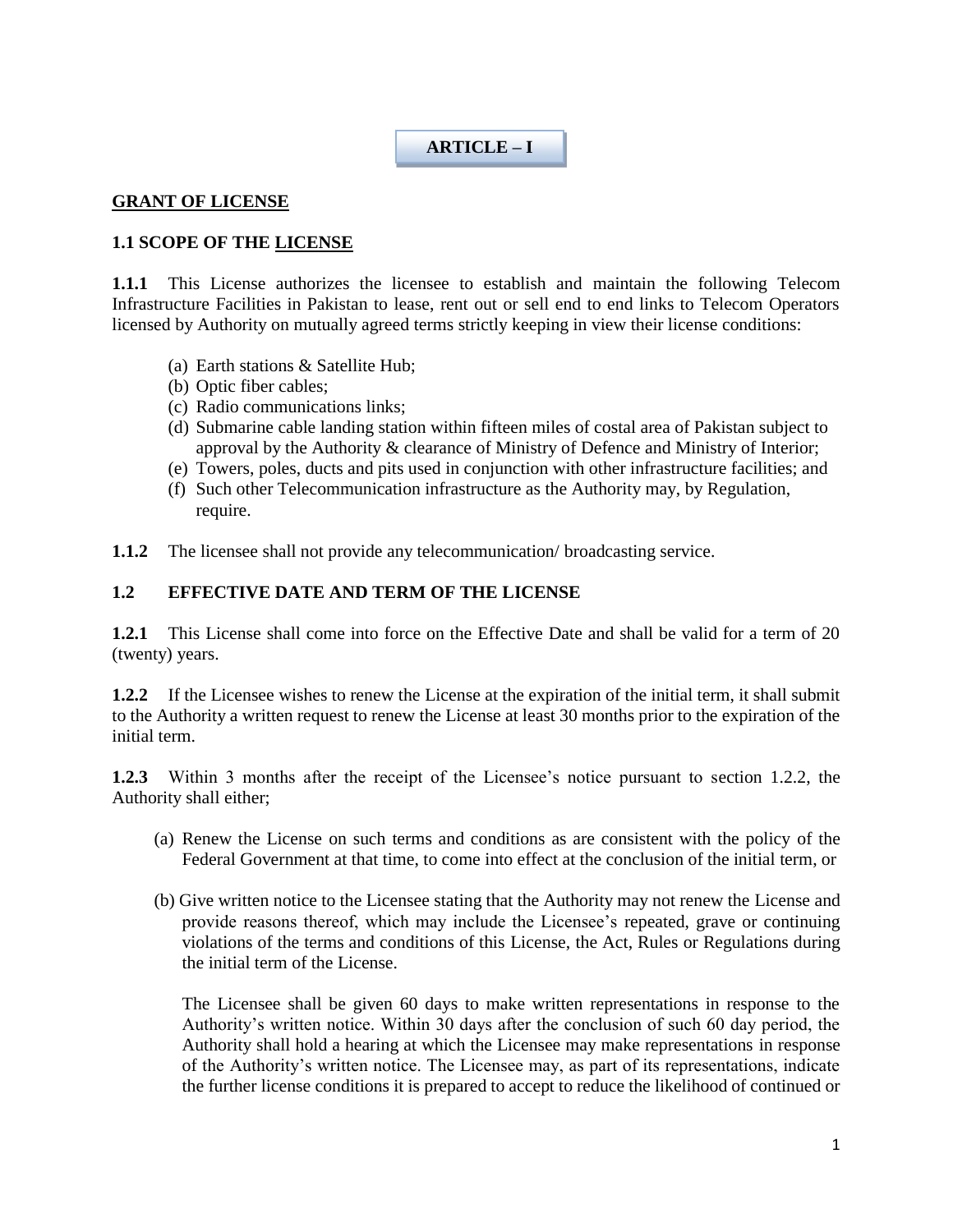further violations of the terms and conditions of this License, the Act, Rules or Regulations. Following such hearing, the Authority shall, within 15 days, give its determination either;

(i) that the Authority has determined not to renew the License at the expiration of the initial term, and provide its reasons for making such a determination, or

(ii) to renew the License on such terms and conditions as are consistent with the policy of the Federal Government at that time, to come into effect at the conclusion of the initial term, or

(iii) to renew the License on such terms and conditions as are consistent with the policy of the Federal Government at that time, to come into effect at the conclusion of the initial term, and including such additional terms as the Authority considers appropriate to reduce the likelihood of continued or further violations of the terms and conditions of this License, the Act, Rules or Regulations.

**1.2.4** Within 30 days after receiving notice of the Authority's determination to renew the License pursuant to section 1.2.3(b) (iii), the Licensee shall notify the Authority either accepting or rejecting the renewal. If the Licensee fails to notify the Authority within the 30 day period, or if the Licensee notifies the Authority rejecting the renewal, this License shall expire at the conclusion of the initial term. If the Licensee notifies the Authority accepting the renewal, this License shall expire at the conclusion of the initial term and the renewed license shall take effect thereafter.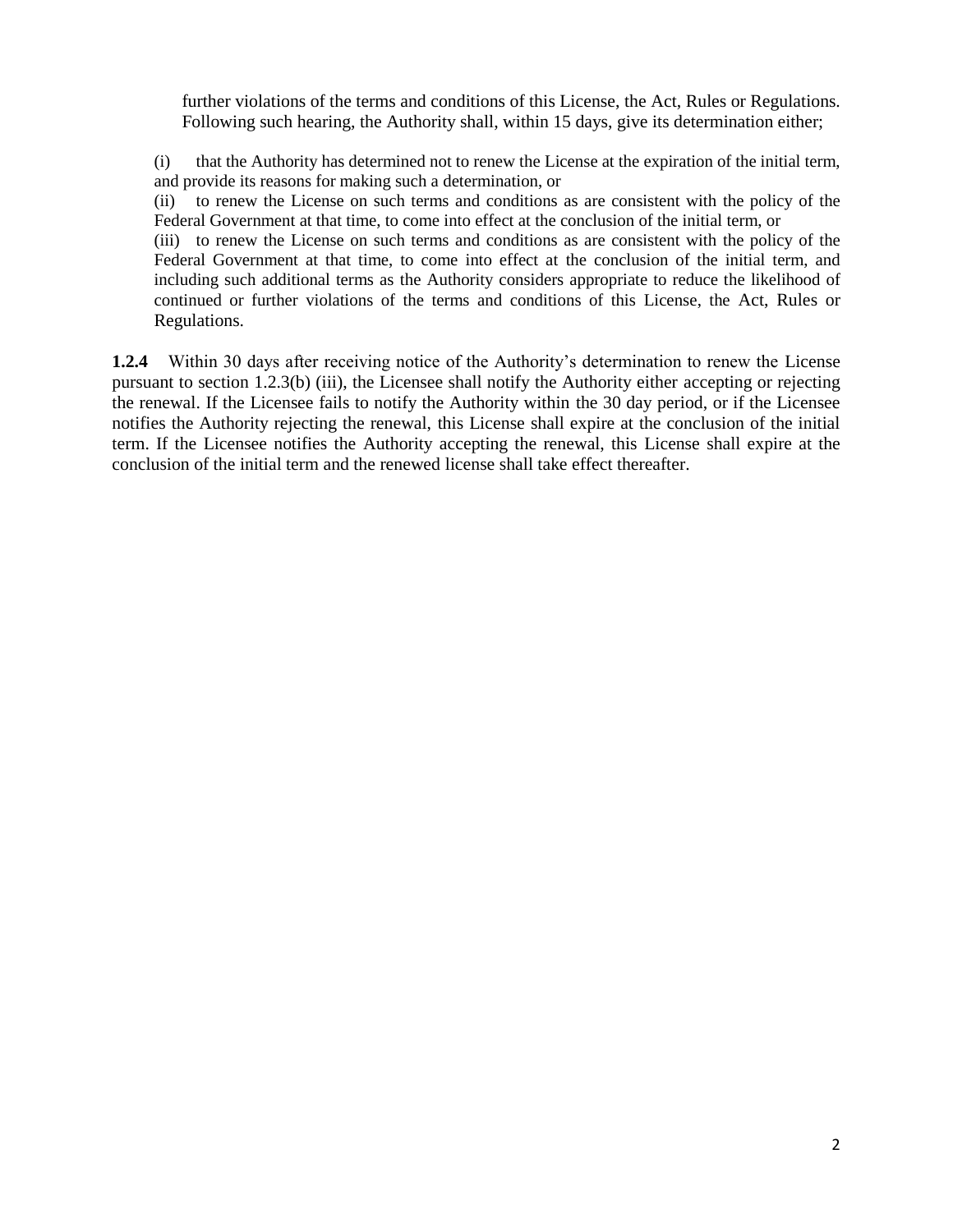### **ARTICLE – II**

#### **RIGHTS OF THE LICENSEE**

#### **2.1 INTERNATIONAL INFRASTRUCTURE FACILITIES**

- **2.1.1** The Licensee may establish/ install:
	- (a) landing point for submarine cable systems;
	- (b) earth stations and satellite hubs for use with space station transmission/ reception facilities orbiting the earth, subject to reaching agreement with the operators of such facilities; and
	- (c) terrestrial transmission facility linking Pakistan with another country, including without limitation a microwave or fiber optic cable , international sub- marine cable and/or satellite transmission facility linking Pakistan and enabling connectivity with multiple countries with prior written approval of the Authority.

#### **2.2 SHARING OF CERTAIN FACILITIES ESTABLISHED BY SMP**

**2.1.1** If the Authority determines that a Licensee possesses SMP in a relevant market, the Licensee shall comply with order/determination of the Authority that are intended to promote competition in respect of that relevant market or markets ancillary thereto, including without limitation orders to provide access to its ducts, poles, towers, or other similar facilities for use by licensed telecom Infrastructure Facility Providers.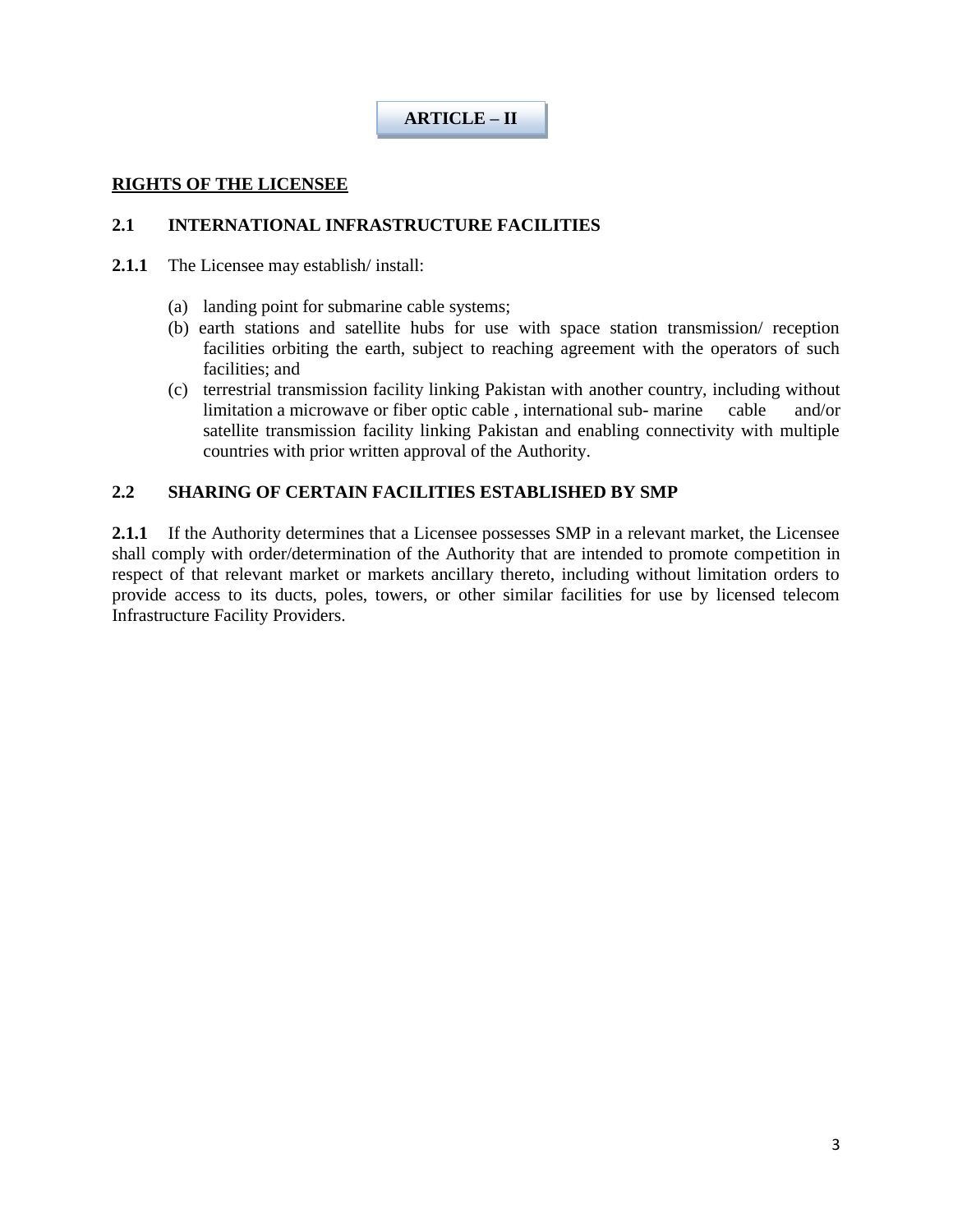# **ARTICLE – III**

### **OBLIGATIONS OF THE LICENSEE**

### **3.1 COMPLIANCE WITH LAW**

**3.1.1** This License is subject to the terms and conditions contained herein and to the Act, Rules and Regulations respectively. In the event of any conflict or inconsistency between the provisions of this License, and the provisions of the Act, Rules or Regulations, the provisions of the Act, Rules and Regulations shall prevail.

**3.1.2** The Licensee shall establish, and maintain its Licensed Telecom Infrastructure as per clause 1.1.1, in compliance with the laws of Pakistan.

**3.1.3** The Licensee shall at all times co-operate with the Authority and its authorized representatives in the exercise of the powers, functions and responsibilities assigned to the Authority under the Act.

**3.1.4** The licensee shall comply with all orders, determinations, directions and decisions of the Authority.

**3.1.5** The Licensee shall not enter into any contract, agreement or other arrangement which is, in any way, inconsistent with any obligations of the Licensee under this license, the Act, the Rules or the Regulations. Any such contract agreement or other arrangement shall, to that extent, be void.

### **3.2 ESTABLISHMENT OF INFRASTRUCTURE**

**3.2.1** The Licensee shall establish its infrastructure in accordance with the plan submitted by the Licensee with the initial application form.

#### **3.3 ALTERATION OF INFRASTRUCTURE**

**3.3.1** The Licensee shall, within such reasonable time and in such manner as may be directed by the Authority, and at its own expense, alter the course, depth, position or mode of attachment of any apparatus forming part of its Infrastructure Facility.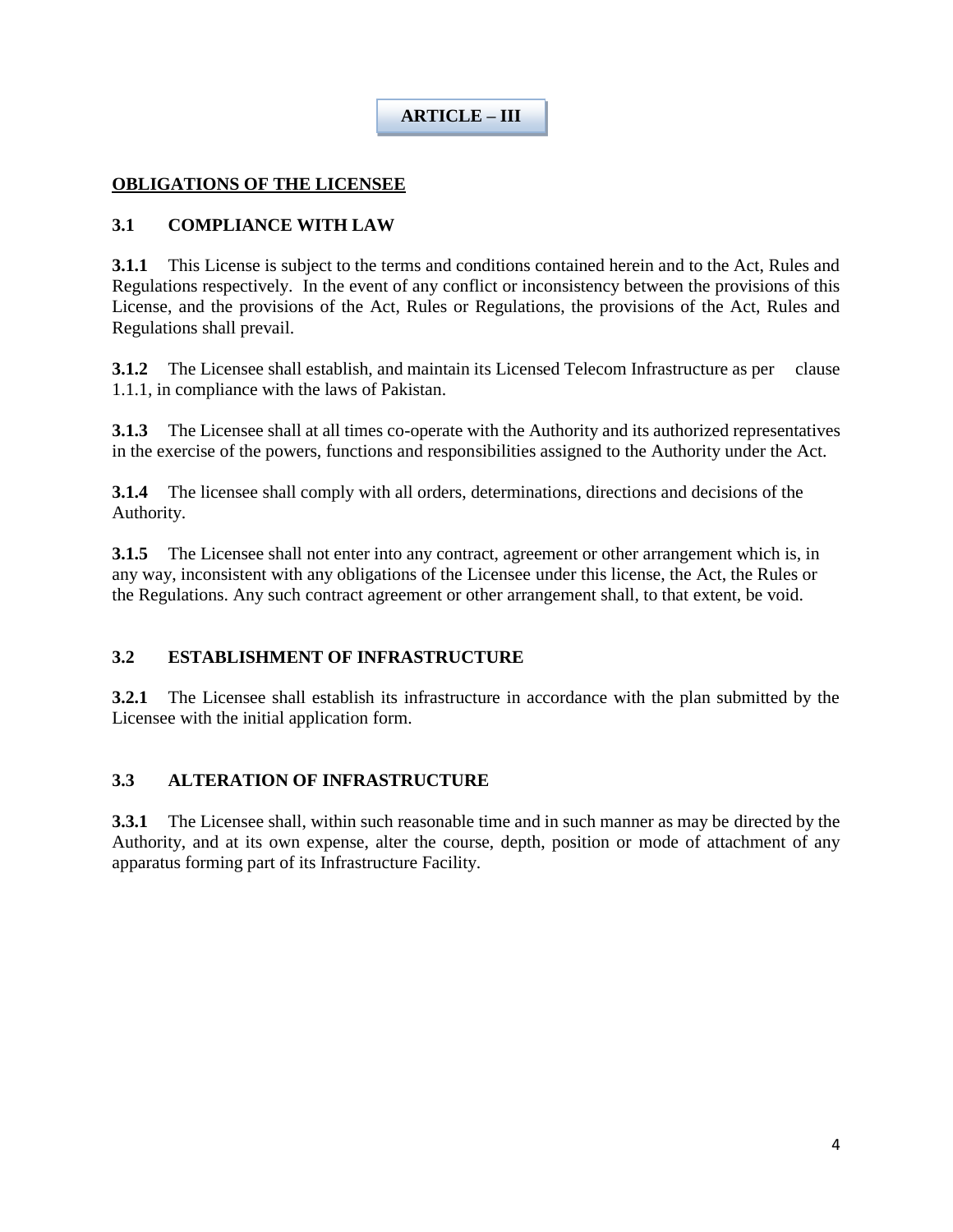**ARTICLE –IV**

### **FEES**

#### **4.1 PAYMENT OF FEES**

**4.1.1** The Licensee shall pay the following fees to the Authority prior to the Effective Date:

- (a) As initial license fee, US \$ 100,000/- or equivalent Pak Rupees, and
- (b) Spectrum fee as applicable under PTA/FAB Regulations/Policies

**4.1.2** The Licensee shall pay the following annual regulatory fees to the Authority:

(a) Calculated on the basis of 0.5% (or such percentage as the Authority may, by Regulations, determine) of the Licensee's annual gross revenue from Licensed Infrastructure Facilities for the most recently completed Financial Year of the Licensee minus inter-operator payments and related PTA/FAB mandated payments. However initial license fee and initial spectrum fee shall not be deducted from the gross revenue, and

(b) In addition to the fees payable hereunder, the Licensee shall pay to the Authority, all fees required to be paid under the Act, Rules and Regulations.

#### **4.2 GENERAL CONDITIONS CONCERNING FEES**

**4.2.1** The Licensee shall pay all annual fees to the Authority within 120 days of the end of the Financial Year to which such fees relate.

**4.2.2** In addition to any other remedies available to the Authority, late payment of fees shall incur an additional fee calculated at the rate of 2% per month on the outstanding amount, for each, month or part thereof from the date due until the paid.

**4.2.3** The licensee shall annually submit to the Authority, audited financial statements including complete breakup of revenue and direct costs between licensed and non-licensed services in support of its calculations of annual fees payable pursuant to clauses 4.1.1 & 4.1.2 of this license. The Authority shall have the right to get such accounts audited at any time.

#### **4.3 RESEARCH AND DEVELOPMENT FUND CONTRIBUTION**

**4.3.1.** In any Financial Year of the Licensee, the Licensee shall make a contribution to the Research and Development Fund established by the Federal Government in the amount calculated on the basis of 0.5% of the Licensee's annual gross revenue from infrastructure provision for the most recently completed Financial Year of the Licensee minus inter-operator payments and related PTA/ FAB mandated payments. However initial license fee and initial spectrum fee shall not be deducted from the gross revenue.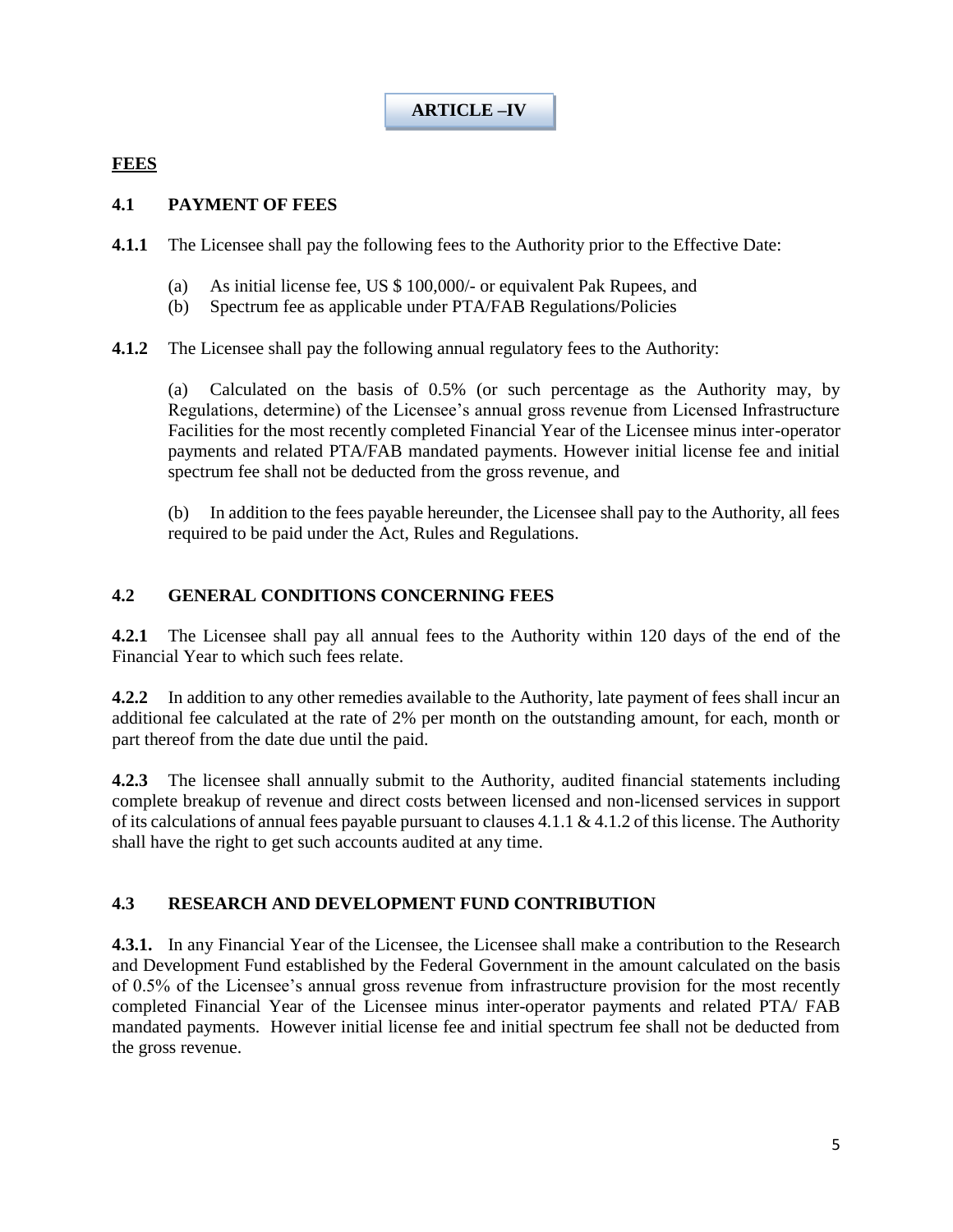### **4.4 UNIVERSAL SERVICE FUND CONTRIBUTION**

**4.4.1** In addition to the contribution under 4.3.1, the Licensee shall contribute to the Universal Service Fund in an amount calculated on the basis of 1.5% (or such lesser amount as determined by the Rules) of the Licensee's annual gross revenue from infrastructure provision for the most recently completed Financial Year of the Licensee minus inter-operator payments and related PTA/ FAB mandated payments. However initial license fee and initial spectrum fee shall not be deducted from the gross revenue.

**4.4.2** The Licensee shall make all contributions referred to in sections 4.3.1 and 4.4.1 within 120 days of the end of the Financial Year to which such contributions relate.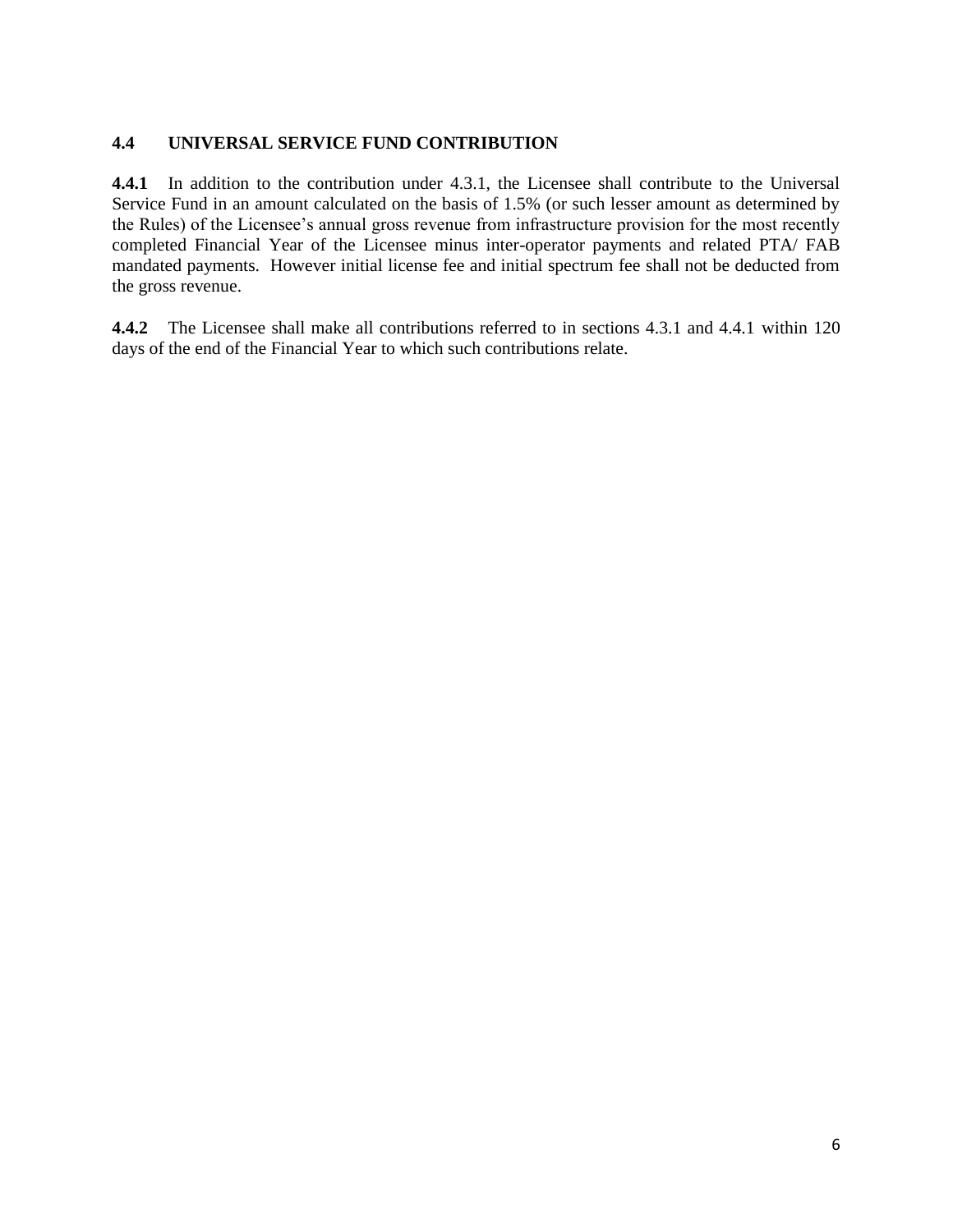**ARTICLE –V**

### **RADIO FREQUENCY SPECTRUM**

### **5.1 RADIO FREQUENCY SPECTRUM ALLOCATION**

**5.1.1** PTA /FAB Regulations and policies shall apply for allocation/assignment, use, reassignment of radio frequency.

**5.1.2** The licensee shall abide by prevalent Government orders, instructions & directions on the subject like Satellite Communications, VSAT Communications etc in case of provision of Infrastructure Facilities involving satellite media.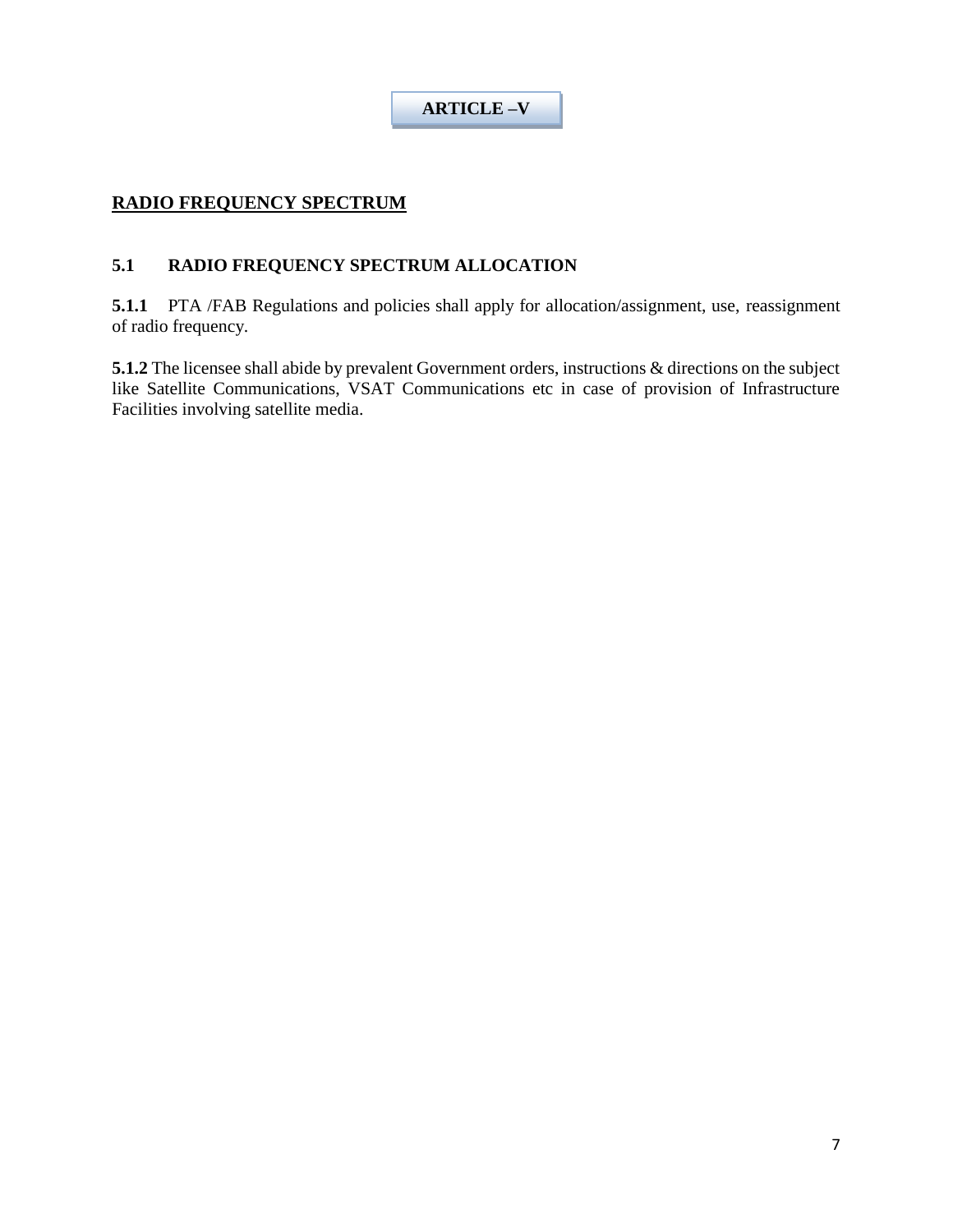## **ARTICLE –VI**

### **GENERAL CONDITIONS**

### **6.1 OPERATION OF INFRASTRUCTURE FACILITY**

**6.1.1** The Licensee shall ensure that its Infrastructure Facility does not cause any damage to, or interference with, any Infrastructure Facility or Telecommunications Service of any other licensed Infrastructure Facility Provider or licensed telecom service provider.

**6.1.2** Licensee shall conduct its operations and shall establish its Infrastructure Facility in a manner so that it is not a safety hazard and is not in contravention of any law, rule or regulation.

**6.1.3** The licensee shall provide Infrastructure Facilities to other licensed telecom service providers and licensed Infrastructure Facility Providers without discrimination and on mutually agreed terms and conditions unless otherwise directed by the Authority. However, in case of any dispute the matter shall be referred to the Authority within 30 days of such dispute. The licensee shall not discontinue or terminate provision of Infrastructure facilities to licensed operator with whom dispute has risen, till the decision or approval of the Authority.

**6.1.4** Subject to condition 6.1.3, the licensee shall ensure a continuous availability of high quality infrastructure facilities to other licensed telecom service providers and Infrastructure Facility Providers at all times.

**6.1.5** Upon being informed by the Authority that a telecom service provider's license from the Authority had been suspended or terminated, the Licensee shall as promptly as practical in the circumstances, disconnect its Infrastructure Facility from the Telecommunication System of that telecom service provider, and discontinue providing the Infrastructure Facility to that Operator, until such time as the Authority informs the Licensee that the Telecom Service Provider 's license from the Authority has been restored or renewed.

**6.1.6** The location of all the components of Infrastructure Facility including cable system and landing stations within the territory of Pakistan shall be in conformity with the plans approved by the Authority and other government agencies (if required) and the cable shall be moved or shifted by the licensee at its own cost if needed in the public interest, security, defence or improvement of harbour for navigational purposes.

**6.1.7** The licensee shall not cross subsidize the business under the license through financial resources acquired by him through other licenses held by it in Pakistan, or by any person controlling it, controlled by it, or under direct or indirect common control with it. This clause is aimed at preventing any anticompetitive behaviour in the market.

**6.1.8** The licensee shall make its own arrangements for obtaining right of way from government agencies and public bodies.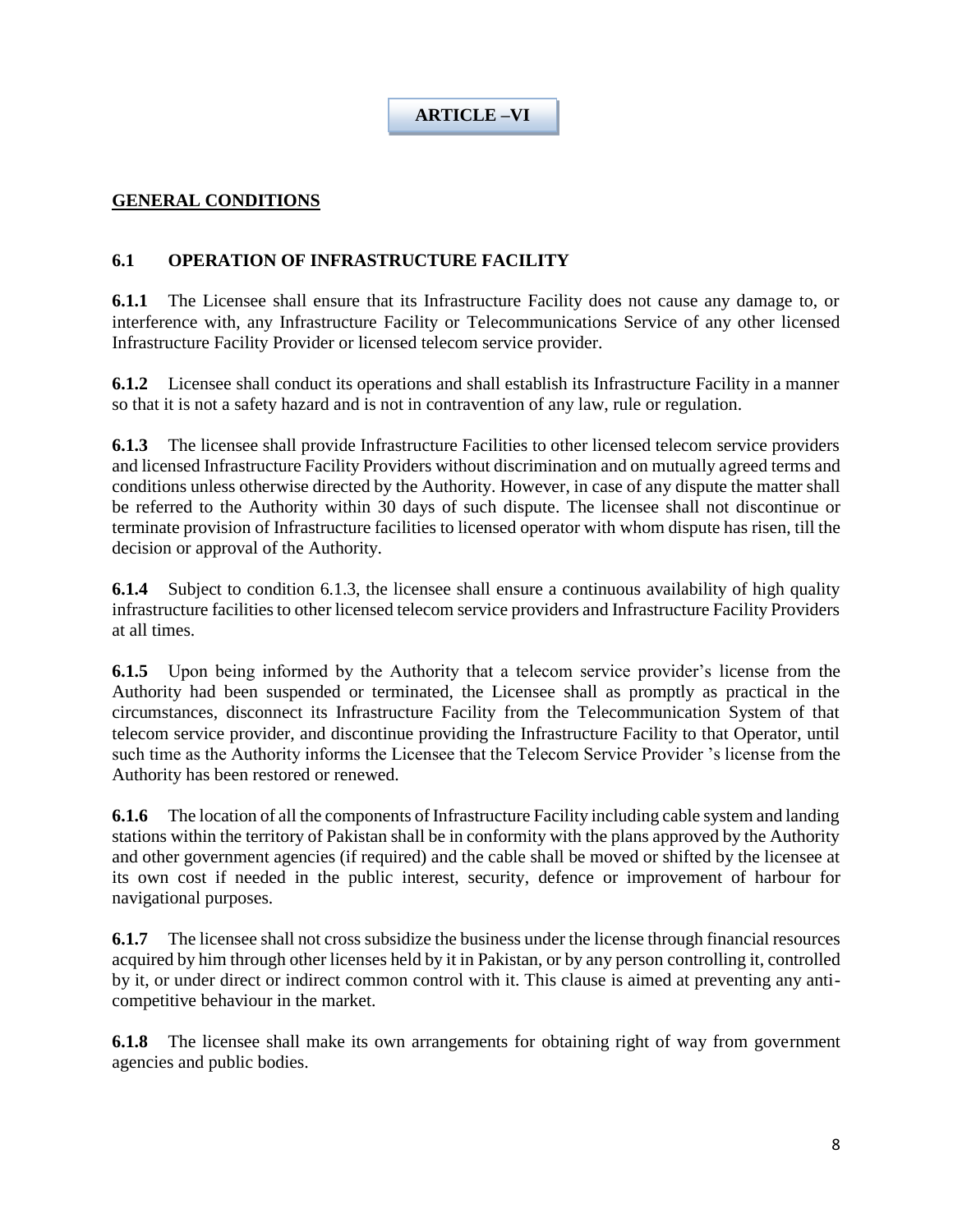### **6.2 DISCONTINUATION OF FACILITIES**

**6.2.1** The licensee shall not discontinue, terminate or wind up its Infrastructure Facilities without prior approval of the Authority unless;

(a) The Licensee shall serve a twelve month notice to all concerned parties & PTA prior to winding up its infrastructure facilities.

(b) The licensee shall settle all claims, obligations, and accounts with other licensed telecom operators and licensed infrastructure facility providers and the Authority prior to winding up its operation.

(c) Authority's prior written approval to such discontinuation is obtained.

(d) Termination of Infrastructure facilities to other licensed operators in case of any dispute shall be subject to decision of the Authority as per license condition 6.1.3.

### **6.3 MONITORING / INSPECTION**

**6.3.1** The Licensee shall provide, at its own cost, suitable equipment at premises designated by the Authority, in order to measure and record traffic and quality of service in a manner specified by the Authority. The Licensee shall provide the Authority with access to such equipment, and the information generated by such equipment.

**6.3.2** The Authority or its authorized representative shall have free access to the premises/ places where equipment is installed for the purpose of inspection to ascertain that the performance is in accordance with the terms and conditions of the license.

**6.3.3** The Licensee shall allow inspection of any premises by any representative authorized by the Authority at any time and furnish to the representative such information as may be required by such representative.

#### **6.4 INFORMATION**

**6.4.1** The Licensee shall comply with the following:

(a) Furnish to the Authority such information as the Authority may request regarding the Licensee's network plan, network and terminal equipment standards, links established/ utilized, financial information, costs and accounts or any such other information as the Authority may from time to time require in connection with its responsibilities ;

(b) Maintain independent accounts for the Infrastructure Facilities and other books and records as the Authority may require. The Authority shall give the licensee a reasonable period of time, not to exceed 120 days, to implement appropriate routines and systems to comply with any such requirements imposed by the Authority. Upon request by the Authority, the Licensee shall make its books and records available for inspection by the Authority;

(c) Maintain financial records and books of accounts in accordance with the laws of Pakistan;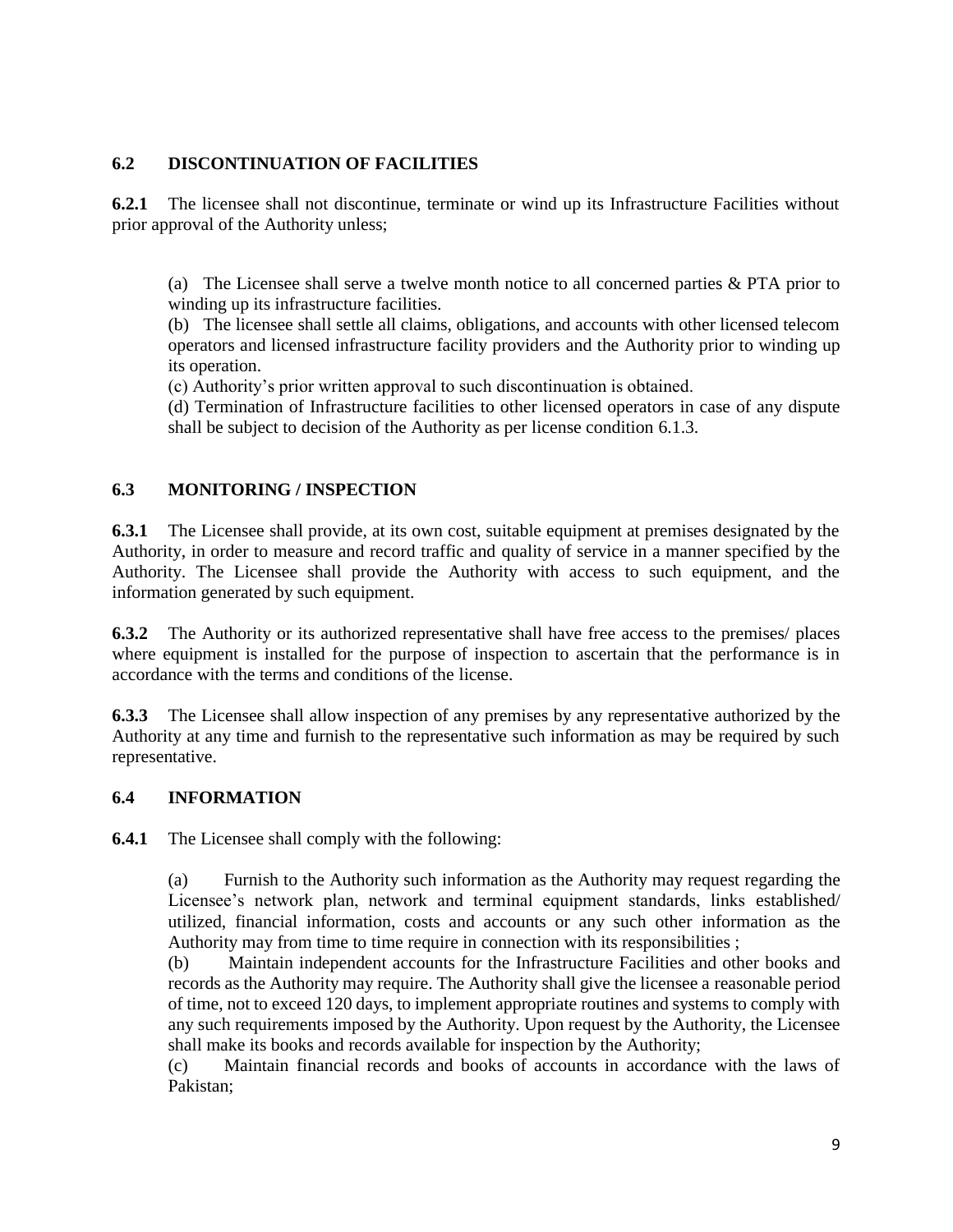(d) Submit audited (if available) or certified financial statements, including statements of profit and loss and assets and liabilities, to the Authority within 120 days of the closing date of Financial Year of the Licensee;

(e) Take reasonable steps to maintain the confidentiality of information in writing that is disclosed to it by the Licensee and which is clearly indicated as confidential, except that the Authority may disclose information where the Authority determines that the public interest in disclosure outweighs the Licensee's interest in maintaining the confidentiality of such information;

### **6.5 QUALITY OF INFRASTRUCTURE**

**6.5.1** The licensee shall:

(a) install its Infrastructure Facilities using state-of-the-art technology and shall provide the Infrastructure facilities as per ITU and other international standards.

(b) at all times meet or exceed the quality of networks standards described in Appendix1 and such other quality of networks standards as the Authority may, by Regulation, require. The Licensee shall maintain records of its performance in meeting the quality of networks standards, and submit them to the Authority on a monthly basis in such format as the Authority may require. The Licensee shall maintain supporting records for inspection and technical audit as and when required by the Authority. The Licensee shall maintain all such records for a period of three years.

**6.5.2** The Authority may carry out tests on the quality of the Infrastructure Facilities and the Licensee shall extend full co-operation and assistance for the purpose including provision of test manuals and instruments / equipment.

### **6.6 NATIONAL SECURITY**

**6.6.1** The Licensee shall comply with the national security and other requirements of section 54 of the Act and any other national security requirements under law.

**6.6.2** The licensee shall cooperate with Federal Government initiatives to counteract espionage, subversive act, sabotage or any other unlawful activity.

#### **6.7 NETWORK STANDARDS**

**6.7.1** The Licensee shall use any type of network equipment that meets the relevant ITU, IETF, and ETSI, ISO or other telecommunication standards recognized by the Authority.

**6.7.2** The Licensee shall ensure that its Infrastructure is at all times interoperable and interconnect able with the networks of other Operators. If the Licensee implements any new equipment or protocols in its network, the Licensee shall bear the cost of any modifications in its Infrastructure required to maintain such interoperability and interconnectibility with the Infrastructure of other licensed Infrastructure Facility Providers and licensed telecom service providers.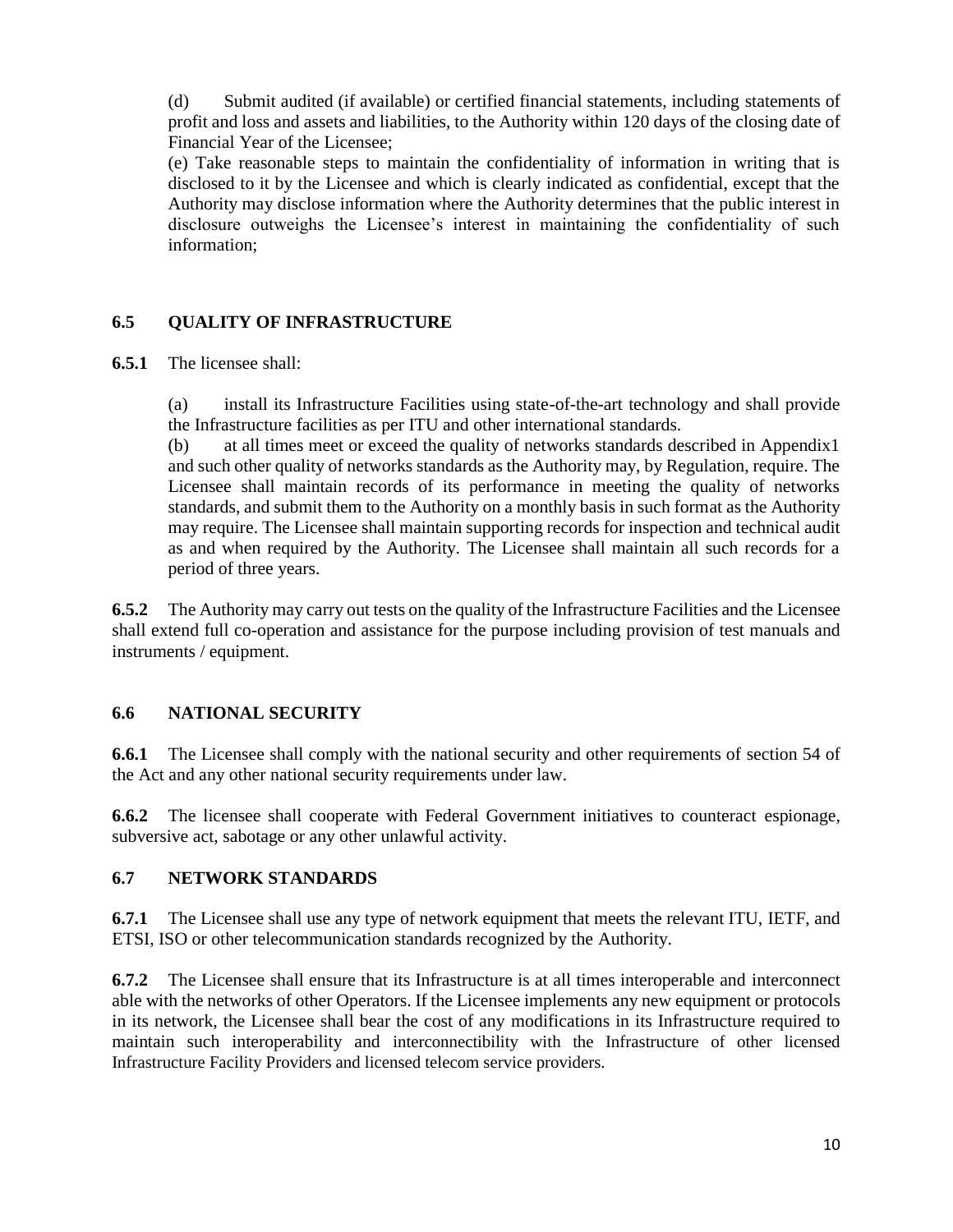**6.7.3** The licensee shall ensure that the interface tests shall be carried out by mutual agreement with the licensed telecom operators.

#### **6.8 STANDARDS AND TYPE APPROVAL FOR TERMINAL EQUIPMENT**

**6.8.1** In laying down the standards for terminal equipment under section 29 of the Act, the Authority shall follow the recommendations of International Telecommunication Union's Telecommunication Standardization Sector (lTU-T) or other international standardization bodies, but may make such changes to the said recommendations, as it may deem appropriate.

**6.8.2** Whereas the Authority has not laid down any technical standards for terminal equipment, the aforementioned standards laid down by International Telecommunication Union shall be deemed to have been adopted by the Authority and shall be binding accordingly.

#### **6.9 COMMENCEMENT CERTIFICATE**

**6.9.1** The Licensee shall apply for commencement certificate within 18 (eighteen) months from the Effective Date.

**6.9.2** The Licensee shall not provide any Infrastructure Facility to licensed telecom operators, or accept any payment from such operators in respect of Infrastructure Facilities to be provided by the Licensee, until:

(a) the Licensee has obtained from the Authority a commencement certificate evidencing that the Authority is satisfied that the Licensee has established its Telecommunication Infrastructure Facilities, and

(b) The Authority is satisfied that the licensee is able to provide the Infrastructure Facilities, in accordance with the description in the Licensee's application for this License previously submitted to the Authority and at a level of quality and reliability that is consistent with international industry best practices.

**6.9.3** The licensee shall, on completion of installation of Infrastructure Facilities including submarine landing station, notify in writing to the Authority for inspection of the Infrastructure Facilities for bringing the Infrastructure Facility including landing station into operation and the Authority, within thirty days of the above mentioned notification shall inspect the Infrastructure Facilities, and if the Infrastructure Facilities conform to the submitted design parameters, the Authority shall authorize the commencement of the service under this license.

**6.9.4** The Licensee shall cooperate with the Authority in its investigation of its Infrastructure Facilities in connection with the issuance of a commencement certificate. The licensee shall notify to the Authority in writing the precise location at which the Facilities will be installed or submarine cables will land in Pakistan and such notice shall be given not later than 90 days prior to commencing installation of the Infrastructure as authorized under the license.

**6.9.5** The Licensee shall give 30 days prior written notice to the Authority of the date on which the Licensee intends to commence providing infrastructure facilities to licensed telecom operators.

### **6.10 INTERNATIONAL CONNECTIVITY**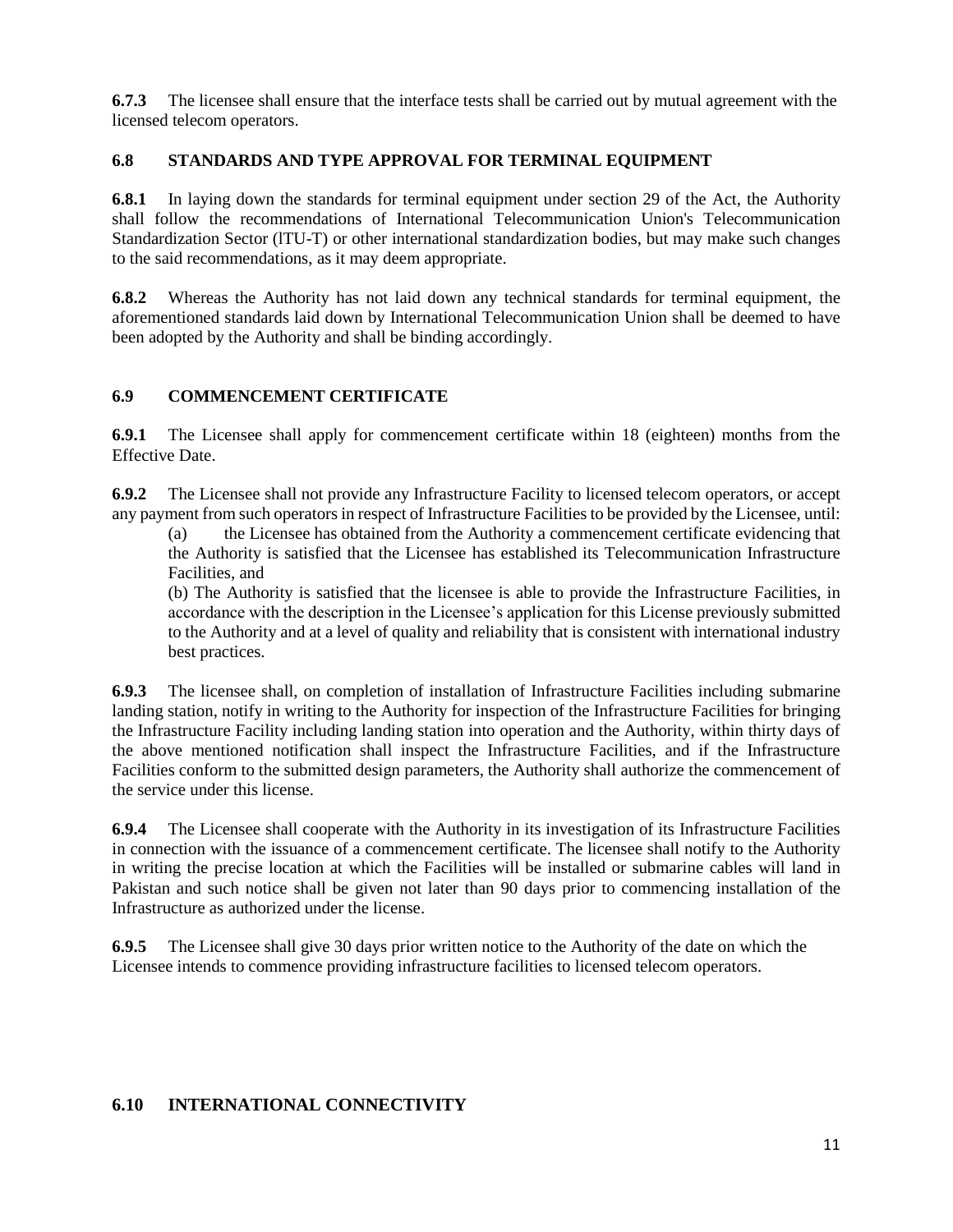**6.10.1** The Licensee is not authorized under this license to provide international connectivity direct to the end users. However, the licensee shall provide only interface facility to the licensed LDI operators through satellite earth station or submarine cable system.

**6.10.2** The Licensee shall not assist or otherwise translate, alter or delete the telephone number or other identification associated with the calling party of an International Telephony Service call.

**6.10.3** The Licensee shall not assist or otherwise translate, alter or delete the signaling or other data associated with an International Telephony Service call to disguise the identification of the service provider of the calling party or the identification of the country of origin of the call.

**6.10.4** The Licensee shall not assist, or cooperate with, any person to violate clauses 6.10.1, 6.10.2 and 6.10.3.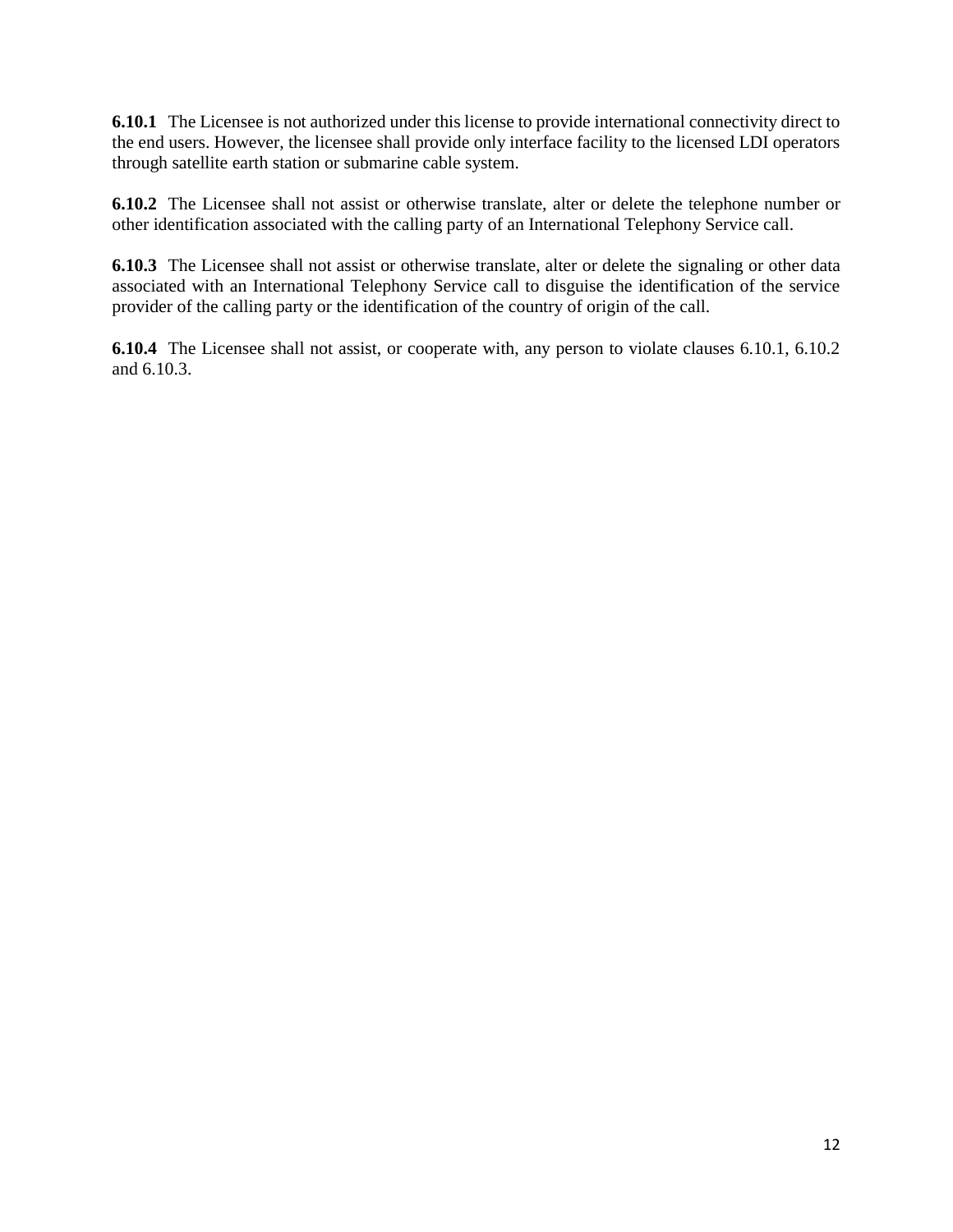**ARTICLE –VII**

### **RELATIONS WITH OTHER LICENSEES**

### **7.1 STANDARD FACILITY PROVISION AGREEMENT**

**7.1.1** The Licensee shall prepare a standard facility provision agreement for use with individual licensed operators. The Licensee shall file the standard facility provision agreement, and amendments thereto from time to time, with the Authority for its approval. The Authority shall approve the standard facility provision agreement if it contains the terms and conditions described in clause 7.2 and it contains terms and conditions that are not unduly burdensome.

**7.1.2** The standard facility provision agreement, as approved by the Authority, shall apply to all individual licensed telecom operators who will acquire telecom infrastructure facilities from the Licensee.

### **7.2 CONTENTS OF THE STANDARD FACILITY PROVISION AGREEMENT**

**7.2.1** The standard facility provision agreement shall include, at a minimum, the following terms and conditions:

- (a) Deposits and alternative methods of providing security for payment where reasonably required based on mutually agreed upon terms.
- (b) Pricing or mechanisms by which prices are determined,
- (c) Privacy of Communications,
- (d) Confidentiality of licensed telecom operators information,
- (e) Refunds or other rebates for system failure /over charging,
- (f) Payment terms, including any applicable mark-up/ surcharge etc., and
- (g) Minimum contract period.

### **7.3 COMPLAINT SYSTEM**

**7.3.1** The Licensee shall establish an efficient and easy-to-use system to promptly receive process and respond to complaints, claims or suggestions by the licensed telecom operators using its infrastructure facilities.

**7.3.2** The Licensee shall make all reasonable efforts to resolve licensed telecom operators complaints or disputes without delay and without recourse to the Authority.

**7.3.3** If a complaint is filed with the Authority in connection with any dispute between the licensee and other licensed operators regarding any activity that is the subject of this License, the Authority may settle the dispute. Without prejudice to the appeal and revision rights established in section 7 of the Act, both the parties shall abide by any resulting decision of the Authority.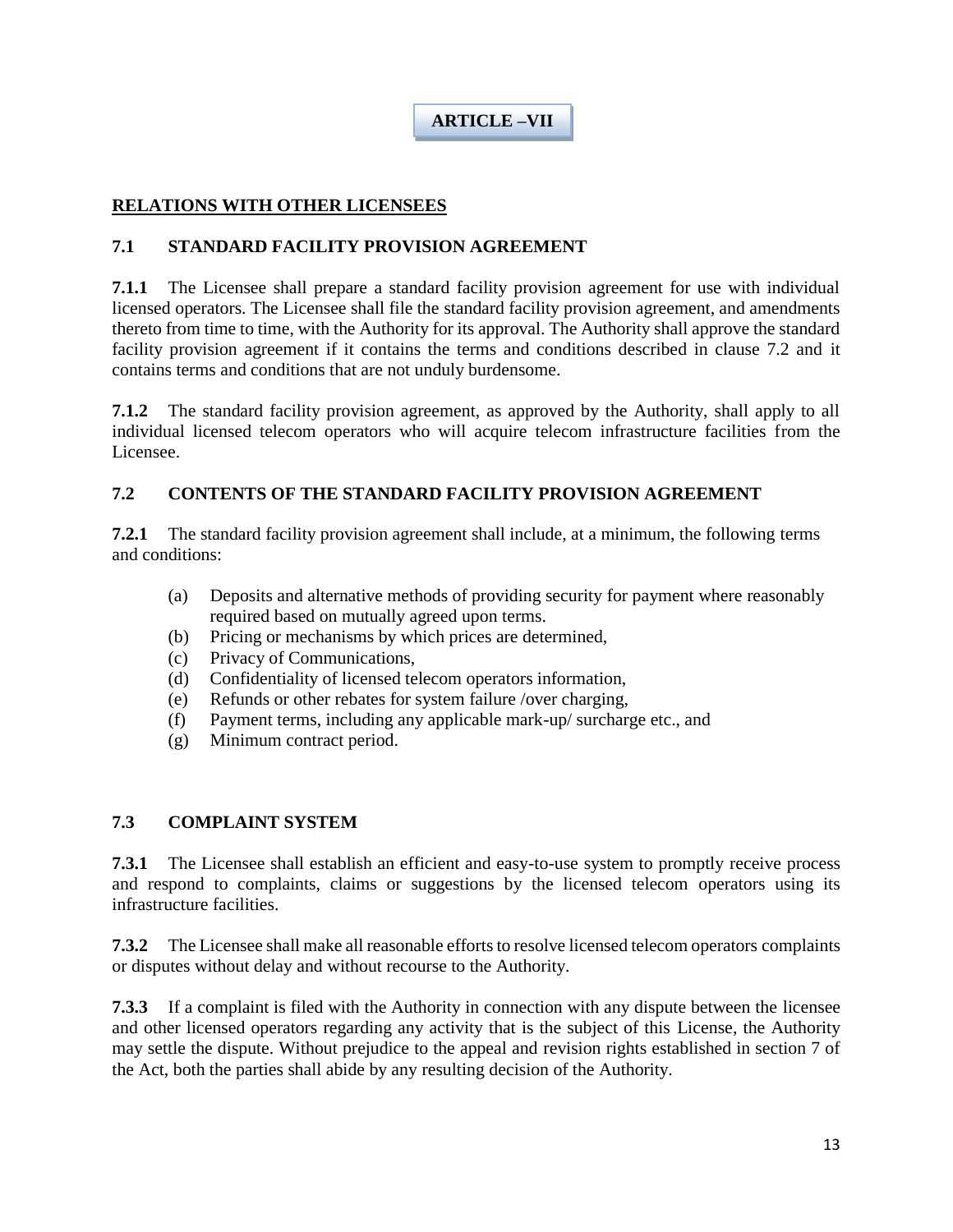### **7.4 CODE OF COMMERCIAL PRACTICE**

**7.4.1** The Licensee shall publish within six months of the Effective Date, a code of commercial practices approved by the Authority. Once approved by the Authority, the code of commercial practice shall be binding on the Licensee.

**7.4.2** The code of practice shall include, at a minimum, provisions covering the following issues:

(a) A commitment to take steps to remedy service interruptions /system failures as soon as reasonably possible and to provide reasonable credits to the licensed telecom operators for lengthy outages,

(b) Protection of the privacy of information transmitted over the Telecommunication infrastructure of the licensee,

(c) Maintenance by Licensee of the confidentiality of licensed telecom operators' information,

(d) Procedures for resolving complaints between Licensee and licensed telecom operators, and

(e) Availability to licensed telecom operators of the information concerning their accounts with the Licensee.

### **7.5 PRIVACY OF COMMUNICATIONS**

**7.5.1** The Licensee shall not monitor or disclose the contents of any communication conveyed over its Infrastructure Facility except to the extent necessary for the purpose of maintaining or repairing any part of the Infrastructure Facility or monitoring the Licensee's quality of service, or otherwise as required by law.

**7.5.2** The Licensee shall take reasonable measures to safeguard its Infrastructure Facility from unauthorized interception of communication carried on the Infrastructure Facility.

### **7.6 USE OF ENCRYPTION DEVICES**

**7.6.1** The licensee shall not connect any encryption device or any software to its network without seeking the prior approval of the Authority.

### **7.7 INTERCONNECTION**

**7.7.1** Interconnection between the Infrastructure Facility of the Licensee and the Infrastructure Facilities of other licensed telecom service providers and licensed Infrastructure Facility Providers shall be governed by the Interconnection Rules.

**7.7.2** The Infrastructure Facility is deemed to be a Connectable System for the purposes of the Interconnection Rules.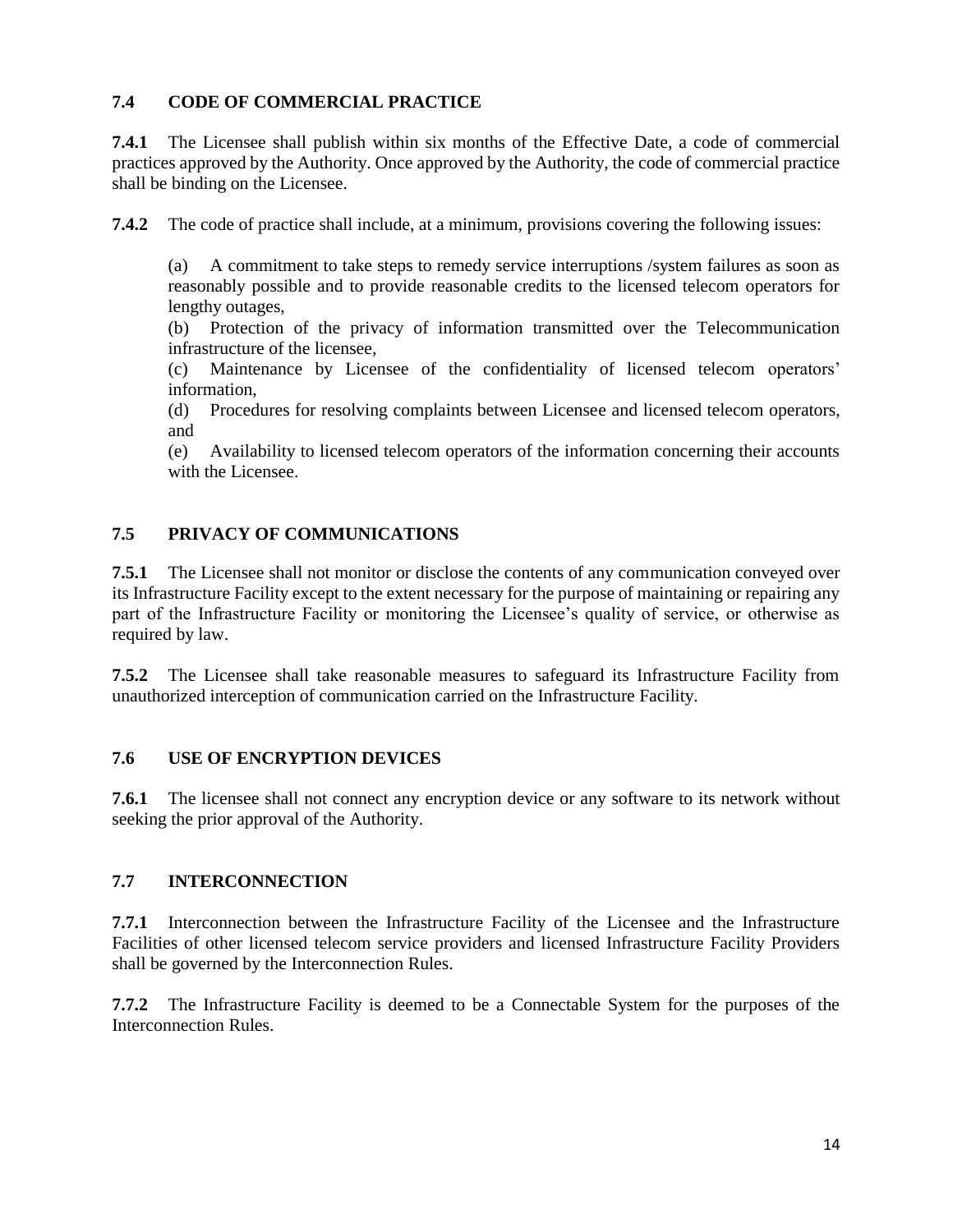### **ARTICLE –VIII**

### **TARIFFS**

### **8.1 NO REGULATION OF PRICES**

**8.1.1** Except as otherwise provided in this License or as required by law, the Licensee is free to set prices for the telecom infrastructure facilities as it may deem fit.

**8.1.2** If the Authority determines that the Licensee's prices for any telecom Infrastructure Facility are unfair and unreasonable to the licensed telecom service providers and licensed Infrastructure Facility Providers using the facilities provided by the licensee, the Authority may regulate Licensee's prices, terms and conditions for those Licensed Infrastructure Facilities.

**8.1.3** The Licensee shall comply with the Authority's orders and determinations relating to the Licensee's prices, terms and conditions for those Licensed Infrastructure Facilities as authorized under this license.

### **8.2 PRICE REGULATION OF INFRASTRUCTURE FACILITY PROVIDERS WITH SMP**

**8.2.1** If the Authority determines that the Licensee possesses SMP in a relevant market, the Authority may regulate Licensee's prices, terms and conditions, for those Licensed Infrastructure Facilities where the Licensee possesses SMP and any Licensed Infrastructure Facilities incidental thereto as determined by the Authority.

**8.2.2** The method to regulate the tariff shall be determined by the Authority, in accordance with the Rules and Regulations applicable for the purpose, and may include a requirement for prior Authority approval of any price, term or condition, or the maximum or minimum price, or both, for the Licensed Infrastructure Facilities.

### **8.3 PUBLICATION OF TARIFFS, NOTIFICATIONS AND DISPLAY OF INFORMATION**

The licensee shall comply with all requirements regarding publication of prices, terms and conditions, notifications and display of information as established by the Authority from time to time.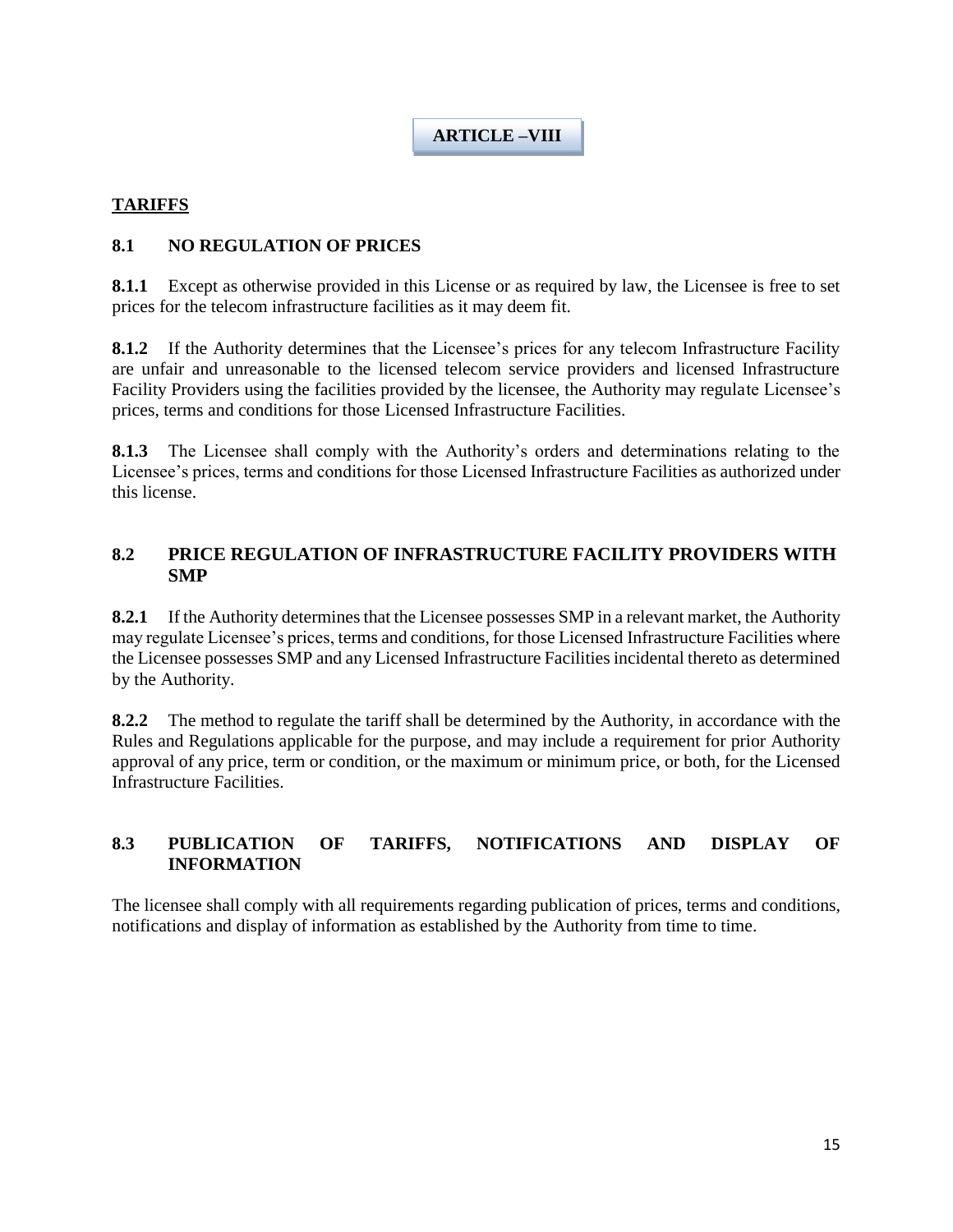### **TERMINATION AND AMENDMENT**

### **9.1 TERMINATION OF THE LICENSE**

- **9.1.1** The License shall remain in force until it is terminated by one of the following events:
	- (a) The term of the License expires without renewal, or
	- (b) The Licensee agrees to the termination of this License, or
	- (c) The License is suspended, terminated or revoked in accordance with the Act, Rules or Regulations, or the provisions of this License.

### **9.2 AMENDMENT**

9.2.1 This License may be amended by written agreement between the Licensee and Authority, or pursuant to the provisions of the Act, Rules and regulations made there under.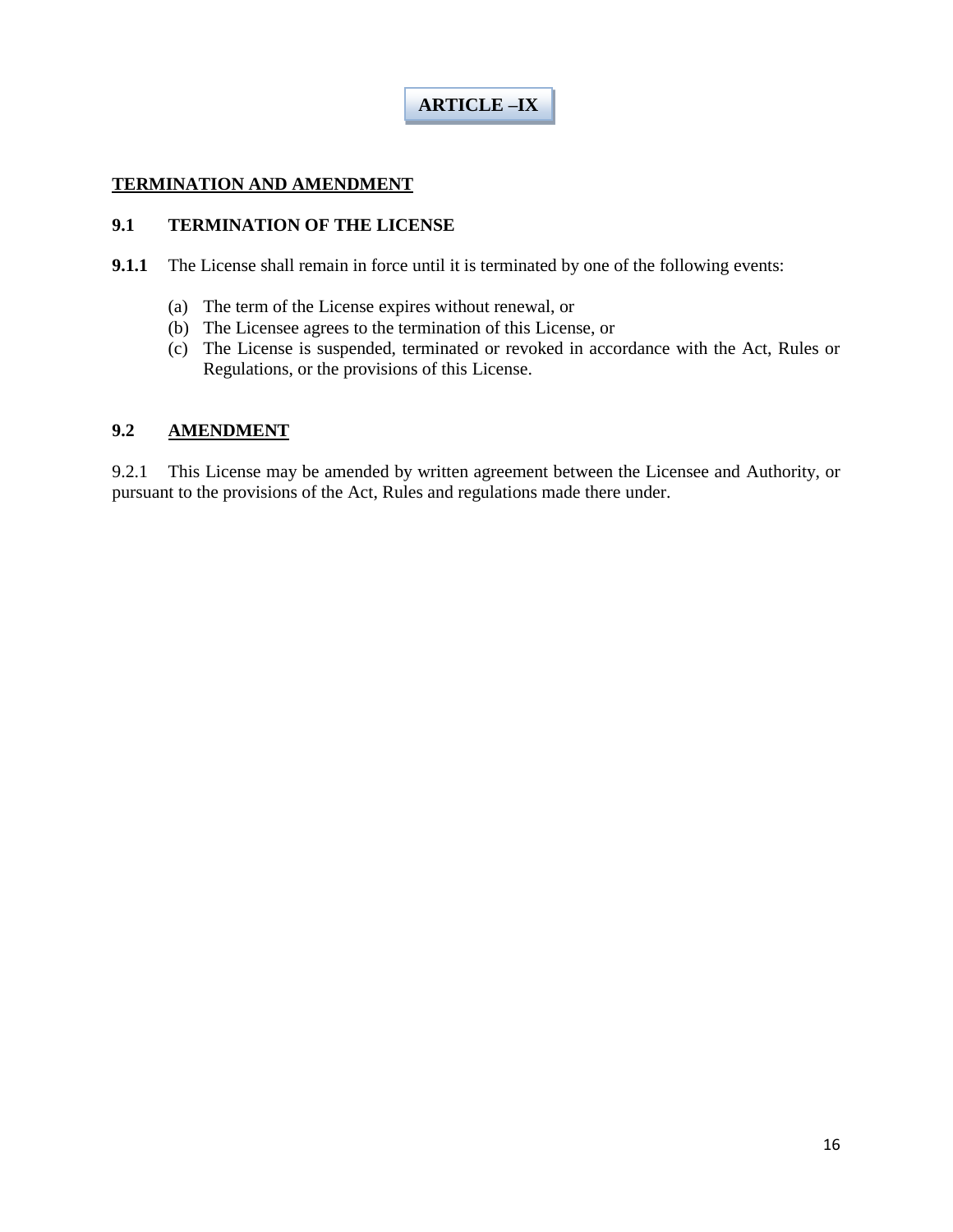**ARTICLE –X**

### **GENERAL**

### **10.1 NO LIABILITY BY THE AUTHORITY**

10.1.1 Without prejudice to the rights of the Licensee under section 7 of the Act, no suit, prosecution or other legal proceeding shall lie against the Authority or the Board, any member or employee of the Authority the Board in respect of anything done or intended to be done by the Authority the Board in the good faith exercise of its powers.

#### **10.2 FORCE MAJEURE**

10.2.1 Not with standing anything contrary to the one contained in this License, if the Licensee shall be rendered unable to carry out the whole or any parts of its obligations under this License for any reason beyond the control of the Licensee, including but not limited, to acts of God, strikes, war, riots etc, then the performance of obligations of the licensee as it is affected by such cause shall be excused during the continuance of any inability so caused, provided that the Licensee has taken all appropriate precautions and reasonable measures to fulfill its obligation and that it shall within 14 days of its first occurrence notify to the Authority the same and cause of such inability and its effects to remove such cause and remedy its consequences.

#### **10.3 COMMUNICATION WITH THE LICENSEE**

**10.3.1** The Licensee shall maintain on file with the Authority a current address for the Licensee, including telephone number, fax number and email address, and the name and title of a contact person, for the purposes of receiving communications from the Authority. Any notice or other communication to the Licensee permitted under this License may be given by hand delivering the same, or by mail, facsimile, or electronic mail addressed to the Licensee at its most recent address on file with the Authority.

#### **10.4 ASSIGNMENT OF RIGHTS**

**10.4.1** This License shall be personal to the licensee and shall not be assigned, sub-licensed to, transferred, directly or indirectly or held on trust any person, without the prior written approval of the Authority.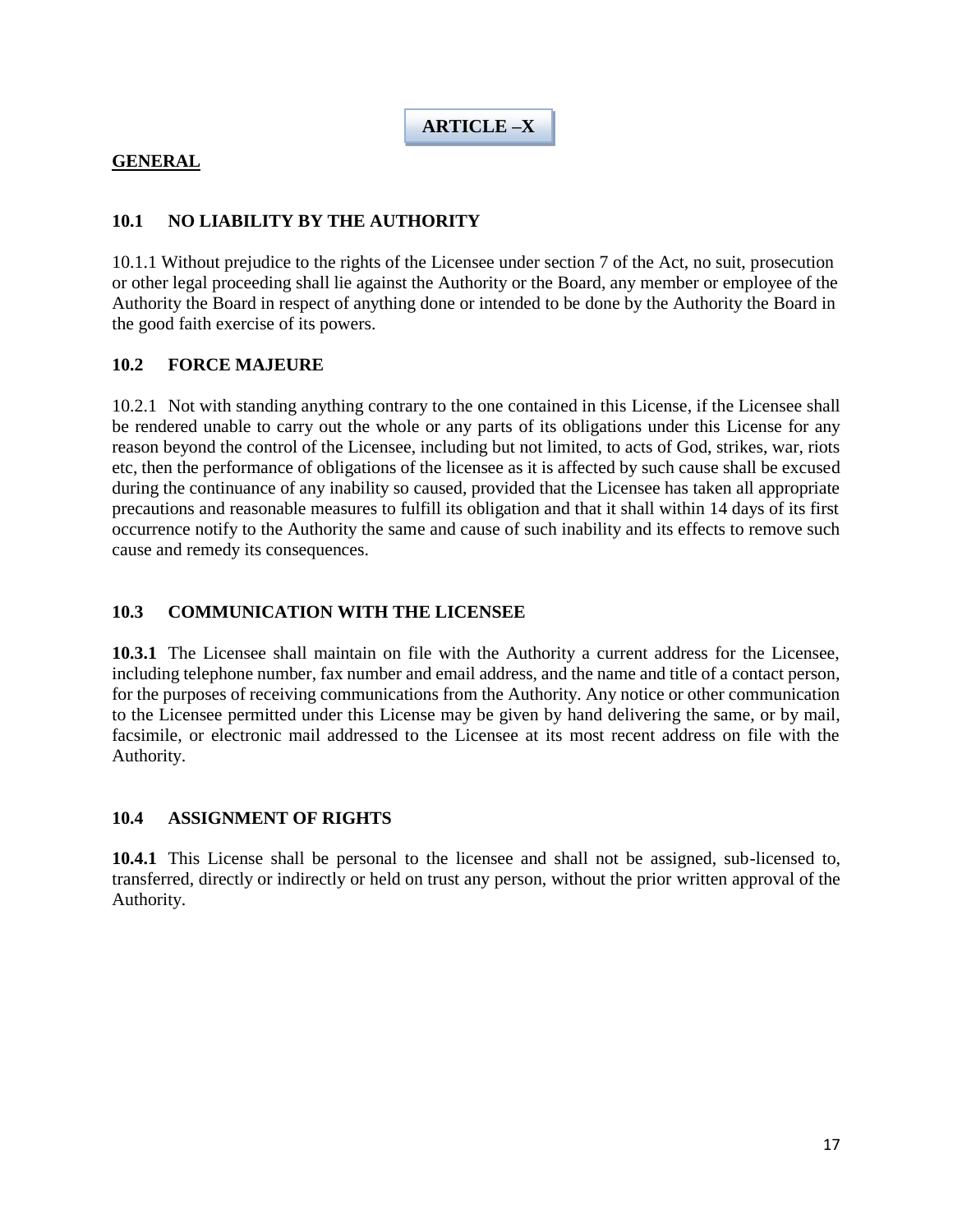# **ARTICLE –XI**

#### **DEFINITIONS**

**11.1** Unless the context otherwise requires, capitalized words and expressions in this License that are not otherwise defined in this License, shall be defined in the same manner as these words and expressions are defined in the Act and the Rule.

**11.2** Unless the context otherwise requires, the following terms used in this License shall have the meanings indicated below:

(a) "Act" means the Pakistan Telecommunication (Re-organization) Act, 1996 (xvii of 1996); (b) "Bandwidth" means a measure of the capacity of a communications channel. It is the range of frequencies, expressed in hertz (Hz), that can pass over a given communications channel. The higher a channel's bandwidth, the more information it can carry;

(c) "Cable" Transmission medium of copper wire or optical fiber wrapped in a protective cover; (d) "Connection" means the physical interfacing of the licensee's equipment with the systems and equipment of other licensed service operators for the effective transmission of data from the former to the later or vice versa;

(e) "Duct Space" means space for a pipe, tube or any other unit necessary for conveying cables from one point to another ;

(f) "Effective Date" means the date that this License is issued by the Authority and appearing on the first page of this License, which date shall be 30 days after the Authority receives from the Licensee all initial fees described in this license;

(g) "Fiber Optic Cable" means a transmission medium in which modulated light wave signals generated by laser or LED, are propagated along a typically glass or plastic medium, and then demodulated to electrical signals by a light-sensitive receiver. It is characterized by high bandwidth, small physical volume and immunity from electromagnetic interference and radiation;

(h) "Gross Revenue" means turnover or gross income from licensed operations as Ordinance, 1984;

(i) "License" means an authorization granted by the Authority to establish, and maintain telecom Infrastructure, lease, rent out and sell end to end bandwidth i.e. digital transmission capacity capable to carry a message, Fiber optic cable, duct space, tower;

(j) "Operator/Licensed Operators" means the telecommunication operators who have been licensed by the Authority under the Act;

(k) "Person" means any individual, partnership, firm, Organization, Association, Joint Stock Company, Limited Company, Joint Venture, Trust or Corporation;

(l) "Public Switched Network" means the telecommunication network, consisting of a fully interconnected and integrated system of various means of transmission and switching, utilized to provide basic telephone service and other telecommunication services to the general public; (m) "Terminal Equipment" means equipment which is directly or indirectly connected to any Network Termination Point and which is used directly by users in order to access Telecommunications Services;

(n) "Telecom Infrastructure facility" means provision of physical infrastructure which would be utilized by other licensed telecom operators for providing various services. The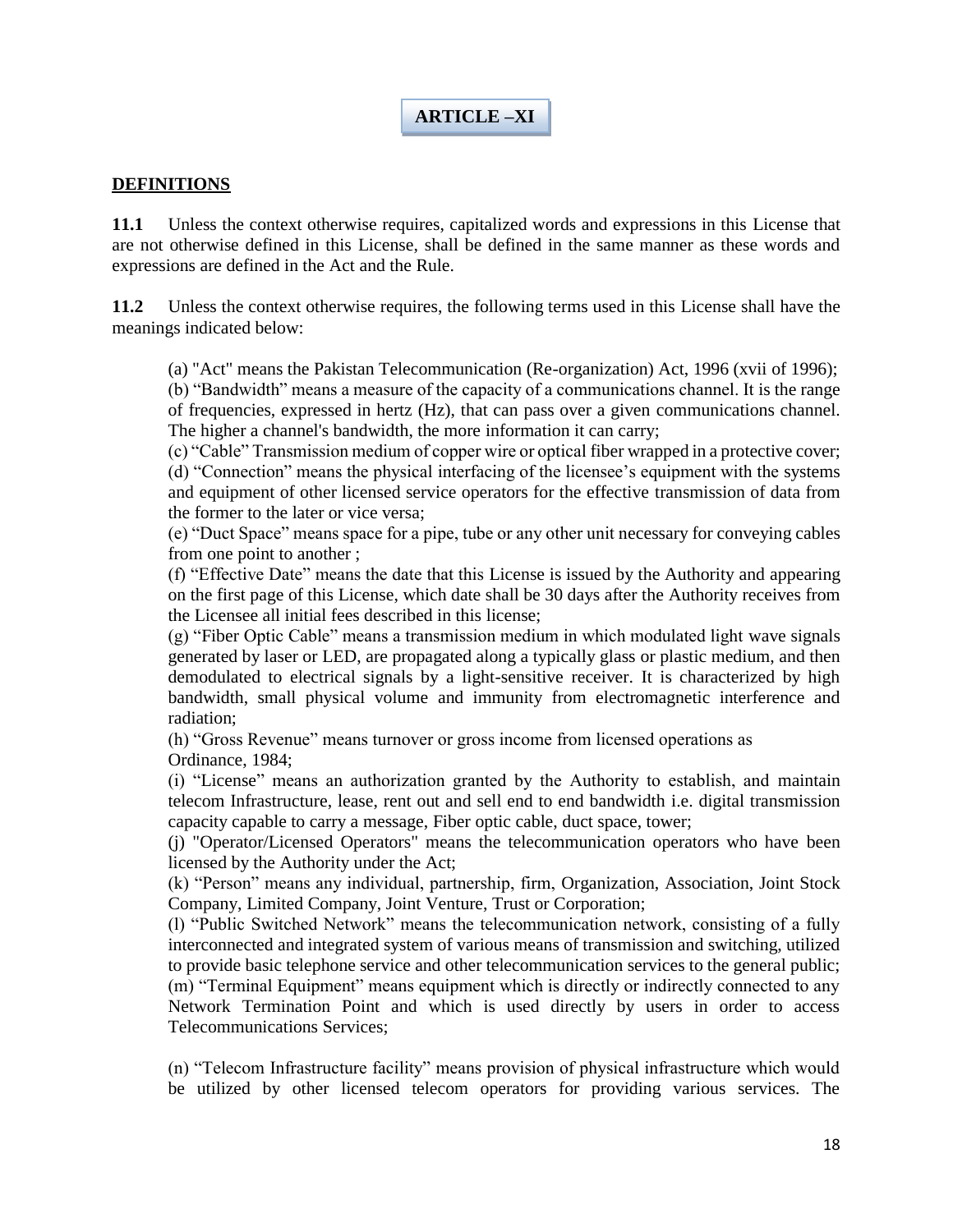infrastructure setup by the licensee would be in addition to the infrastructure already setup by various licensed telecom operators;

(o) "Telecommunication System" means any electrical, electro-magnetic, electronic, optical or optio-electronic system for the emission, conveyance, switching or reception of any intelligence within or into, or from, Pakistan, whether or not that intelligence is subjected to re-arrangement, computation or any other process in the course of operation of the system, and includes a cable transmission system, a cable television transmission system and terminal equipment; and

(p) "Telecommunication Tower" A structure on which transmitting and/or receiving antenna(e) are located.